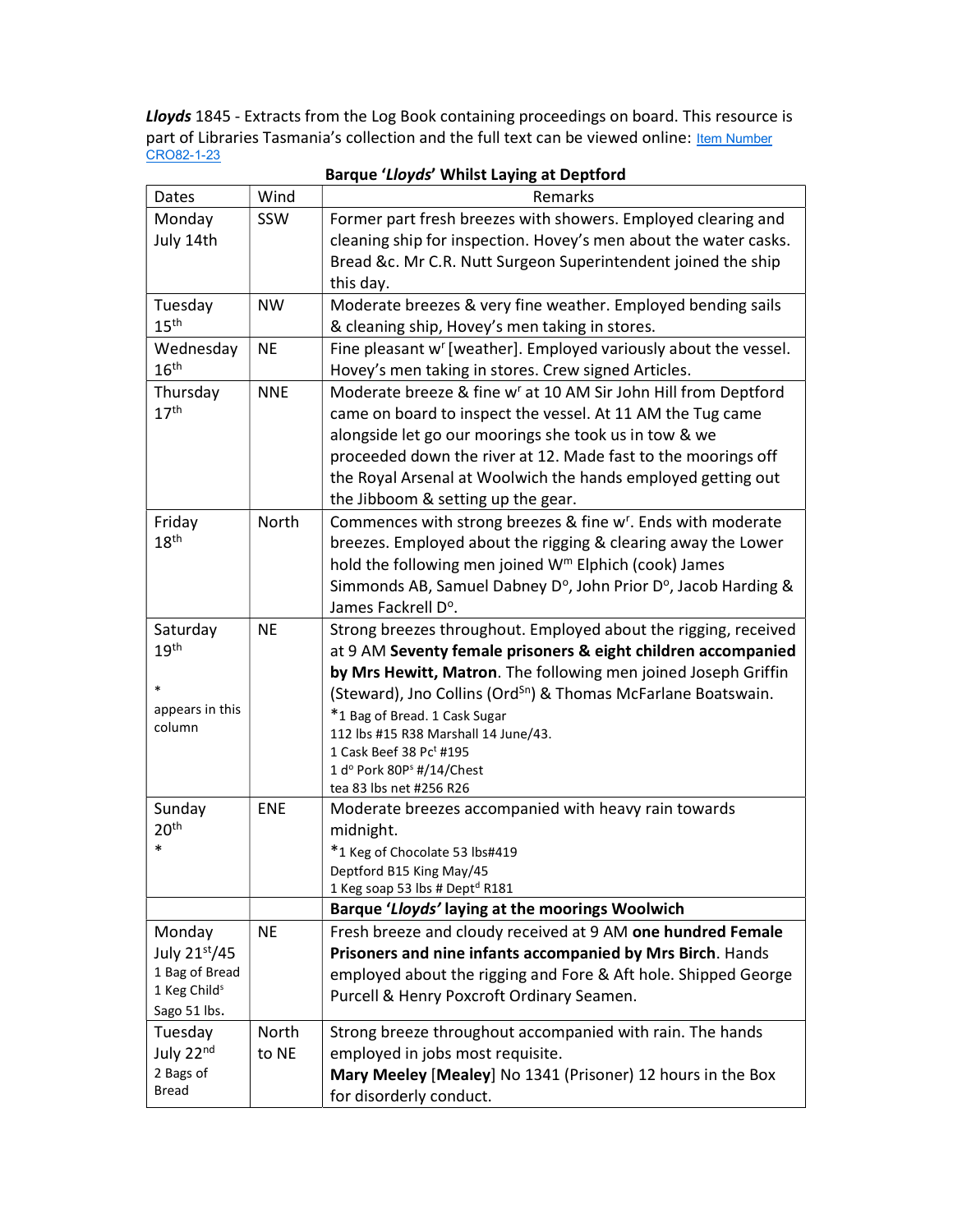| Wednesday                                  | <b>ENE</b> | Moderate breeze and fine w <sup>r</sup> filled up our Water Casks hands                       |
|--------------------------------------------|------------|-----------------------------------------------------------------------------------------------|
| July 23rd                                  |            | employed about the rigging lashing spars &c. took our Cutter in,                              |
| 1 Bag of Bread                             |            | turned her bottom up in the Long hold and lashed her.                                         |
|                                            |            | Johanna Fitzgerald (1411) 8 hours in the Box for fighting.                                    |
|                                            |            | Mac Kew [Elizabeth McKew] 12 hours in box. Rich <sup>d</sup> Avery Sail                       |
|                                            |            | Maker, James Agar & Joshua Hutton ordinary seamen joined.                                     |
| Thursday                                   | East       | Fresh breeze and fine. Fitted new fore laches & sheets, bent over                             |
| July 24 <sup>th</sup> /45                  |            | studd <sup>g</sup> sails, took on board livestock and fodder.                                 |
| 1 Bag of Bread                             |            |                                                                                               |
|                                            |            | Johanna Fitzgerald (1411) 2 days in the Box for insolence to                                  |
|                                            |            | surgeon super <sup>t</sup> .<br>Light breeze and very fine w' employed putting chasers on the |
| Friday                                     | <b>NE</b>  |                                                                                               |
| July 25 <sup>th</sup> /45                  |            | rigging, setting up topgall <sup>t</sup> rigging, fitting studd <sup>g</sup> sail Gen and     |
| 1 Bag of Bread<br>1 Keg Child <sup>s</sup> |            | stowing away down Fore M <sup>n</sup> Hole.                                                   |
| Sugar                                      |            |                                                                                               |
|                                            |            | Barque 'Lloyds' in the English Channel                                                        |
| Saturday                                   | <b>WSW</b> | At 2.30 PM The Sampson Thames Tug took us in tow and we                                       |
| July 26th                                  |            | proceeded down the River (Mr Motley Pilot). At 5 PM made sail,                                |
| $\ast$                                     |            | at 6.30 PM cast the Thames adrift in Lower Hope, at 9 PM clewed                               |
|                                            |            | up and came to Anchor in 7 fathoms. Later veered out 45                                       |
|                                            |            | fathoms of cable stowed sails and set the Anchor hatch. Light                                 |
|                                            |            | winds and fine w' during these 24 hours. (1 Bag of Bread).                                    |
|                                            |            | *Tyers [Esther Tiers] No 1266 10 hours for insolence to surgeon                               |
|                                            |            | superd <sup>t</sup> .                                                                         |
|                                            |            | Sarah Britain 1362 for attempting to get spirits into the vessel.                             |
|                                            |            | At Anchor off Holy Haven.                                                                     |
| Sunday                                     | West       | Commences with strong breeze and cloudy w <sup>r</sup> at 2.30 AM hove                        |
| July 27 <sup>th</sup>                      | to         | short at 3.15 made sail and weighed, at 9 AM came to anchor in                                |
| 1 Bag of                                   | <b>WSW</b> | 31/2 fathoms water in Girdler's Hole and veered out 45 fathoms                                |
| Bread)                                     |            | cable, at 2 PM made sail and weighed proceeded down The                                       |
|                                            |            | Channel took $2^{nd}$ reef in Fore topsail $1^{st}$ in M <sup>n</sup> topsail. Strong         |
|                                            | West       | breeze and cloudy w <sup>r</sup> , at 6.30 PM came to Anchor in Margate                       |
|                                            |            | Roads with the East Buoy of Margate Sands bearing NEbyE1/2E                                   |
|                                            |            | Longnose SE1/2E Margate Church SbyN1/2W at 7 PM set the anchor                                |
|                                            |            | hatch.                                                                                        |
|                                            |            | *Mary Ann Davenport No 1257 for fighting and insolence to Dr                                  |
|                                            |            | Nutt. Box for 48 hours.                                                                       |
| Monday                                     | West       | Brisk breeze and fine w <sup>r</sup> at 6.30 AM Hove about and at 7 made                      |
| July 28 <sup>th</sup>                      | to         | sail and weighed and proceeded down The Channel, at 2 PM                                      |
|                                            | <b>NW</b>  | anchored in 10 fathoms (Downs) veered out 45 fathoms cable,                                   |
|                                            |            | set up Jib Genoa, sent out Flying Jibboom and set up the Gen, at                              |
|                                            |            | 7 PM Mr Motley (Pilot) left us in a Deal boat, at 8 PM set the                                |
|                                            |            | anchor hatch. Moderate breeze and clear w <sup>r</sup> during the night.                      |
|                                            |            | *1 Bag of Bread 1 Cask of Sugar 168 lbs #1 Dept <sup>d T</sup> R45 Marshall June 45.          |
| Tuesday                                    | <b>WSW</b> | Commences with light winds at WSW at 7 AM veers round to the                                  |
|                                            |            |                                                                                               |
| July 29 <sup>th</sup>                      |            | W at 9 AM weighed and sailed, at 3 PM abreast of Dungeness                                    |
|                                            |            | Lighthouse with a [cont'd next page]                                                          |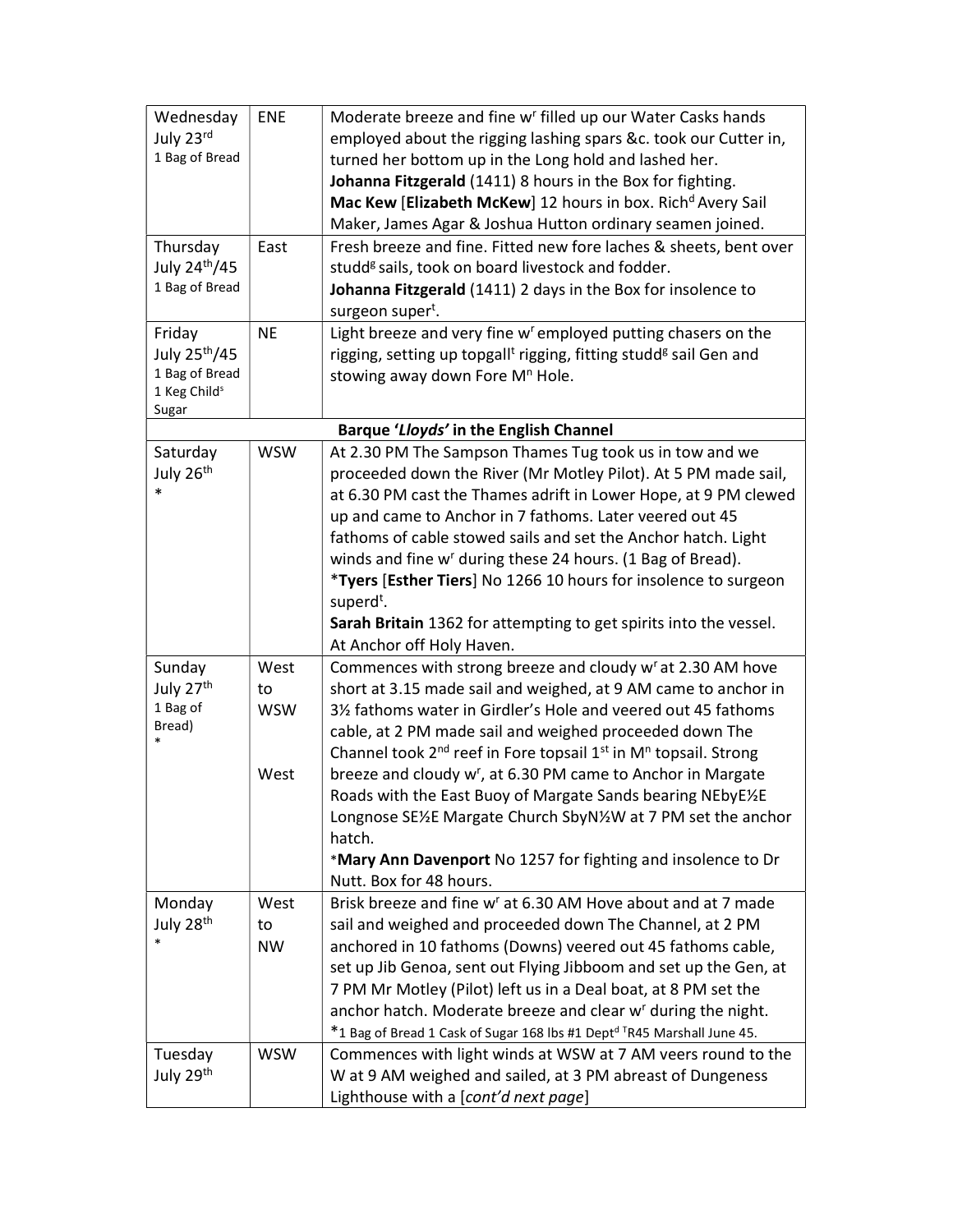|                           |            | Barque 'Lloyds' from England towards Hobart Town                                                                                                                          |
|---------------------------|------------|---------------------------------------------------------------------------------------------------------------------------------------------------------------------------|
| Tuesday                   | <b>NW</b>  | Fresh breeze NWbyW at 8 PM Beachy Head Lighthouse NW3/N                                                                                                                   |
| July 29 <sup>th</sup> /45 |            | wind NW Strong gales throughout the night wind v'ble tacked as                                                                                                            |
|                           |            | necessary.                                                                                                                                                                |
|                           |            | <b>Esther Tyers [Tiers] 1266 10 hours in the Box for insolence to</b>                                                                                                     |
|                           |            | surgeon superd <sup>t</sup> . Mary Davenport 12 hours for fighting.                                                                                                       |
|                           |            | *1 Bag of Bread                                                                                                                                                           |
|                           |            | 1 Cask of Chocolates                                                                                                                                                      |
|                           |            | 112 lbs #506 Deptfd B24 Vin Pbelly June/45                                                                                                                                |
| Wednesday                 | SW         | Strong gales and cloudy w <sup>r</sup> wind veering from Sth to West tacked                                                                                               |
| July 30 <sup>th</sup>     | to         | as necessary, at 9 AM 1 <sup>st</sup> reef in topsails. Noon wind SW                                                                                                      |
|                           | West       | PM increasing breeze, at 8 PM 2 <sup>nd</sup> reef topsails and reefed the                                                                                                |
|                           |            | main sail hauled on board the deck, at 10 hailed up foresail and                                                                                                          |
|                           |            | M <sup>n</sup> sails. Midnight squally with thick w <sup>r</sup> .                                                                                                        |
|                           |            | *1 Bag of Bread 1 Cask of Peas 5 Bush <sup>s</sup> #549 Edwards April 45 1 Cask of Flour<br>336 lbs #235 Deptfd TR47 May/45 1 Cask Raisins 336 lbs #89 1 Cask of Suet 168 |
|                           |            | lbs #363 A43.                                                                                                                                                             |
| Thursday                  | <b>WSW</b> | A.M. Strong gales and thick w <sup>r</sup> at 5 AM more moderate tacked                                                                                                   |
| July 31st                 |            | and stood to the W wind WSW made all requisite sail. Strong                                                                                                               |
| $\ast$                    |            | steady breeze throughout the forenoon, at Noon tacked and                                                                                                                 |
|                           |            | stood to the L <sup>d</sup> wind WSW at 4 PM tacked to the W at 10 PM St                                                                                                  |
|                           |            | Catharines light bore EbyW. Midnight tacked to the S <sup>h</sup> .                                                                                                       |
|                           |            | *(broached 2 Bags of Bread 1 Cask of Vinegar 26 Gall <sup>s</sup> No 6 Deptf <sup>d</sup> May 45 [?]                                                                      |
|                           |            | 2 years.                                                                                                                                                                  |
| Friday                    | <b>WSW</b> | A.M. Fresh breeze and find w <sup>r</sup> at 3 AM St Catharines light bore                                                                                                |
| Augst 1st                 |            | ENE at 4 tacked to the W. Strong breeze during the morning, at                                                                                                            |
| $\ast$                    |            | 11 AM Bill of Portland bore Nto1/2W. Noon tacked. This day's log                                                                                                          |
|                           |            | contains but 12 hours to commence the Sea Log.                                                                                                                            |
|                           |            | *Agnes Lander & Jannet Brown for disorderly conduct 36 hours                                                                                                              |
|                           |            | in the Box.                                                                                                                                                               |
|                           |            | (broached 1 Bag of Bread 1 Cask of Wine, containing 20 Gall <sup>s</sup> No 8) Deptf <sup>d</sup><br>Exchanged April 44.                                                  |

Barque 'Lloyds' from England towards Hobart Town

The columns specifying hours, knots, courses, winds and seaway have not been transcribed.

| Remarks Saturday Augst 2nd/45                                                                                  |  |
|----------------------------------------------------------------------------------------------------------------|--|
| CRO82-1-23 007                                                                                                 |  |
| PM Strong breeze and fine w <sup>r</sup> at 1.45 tacked to the NW.                                             |  |
| At 8 PM Portland light bore NE¼W dis <sup>t</sup> 4 leagues.                                                   |  |
| At 9.15 Portland light bore NE½E.                                                                              |  |
| Midnight Brisk breeze and cloudy w <sup>r</sup> .                                                              |  |
| AM Increasing breeze and cloudy.                                                                               |  |
| (Broached 1 Bag of Bread)                                                                                      |  |
| 6 AM Squally wind veering in the squalls to the N <sup>h</sup> stowed the Flying Jib Royal & Gaff              |  |
| Topsails.                                                                                                      |  |
| At 7 clewed up M <sup>n</sup> topgall <sup>t</sup> sail. Lighthouse Stack bore WNW dis <sup>t</sup> 3 leagues. |  |
| 10 tacked to the S <sup>h</sup> .                                                                              |  |
| Noon tacked to the W <sup>d</sup> Brisk breeze and clear.                                                      |  |
| Sunday Augst 3rd/45                                                                                            |  |
| $\sim$                                                                                                         |  |

PM Strong breeze and fine w<sup>r</sup> at 1.30 PM tacked.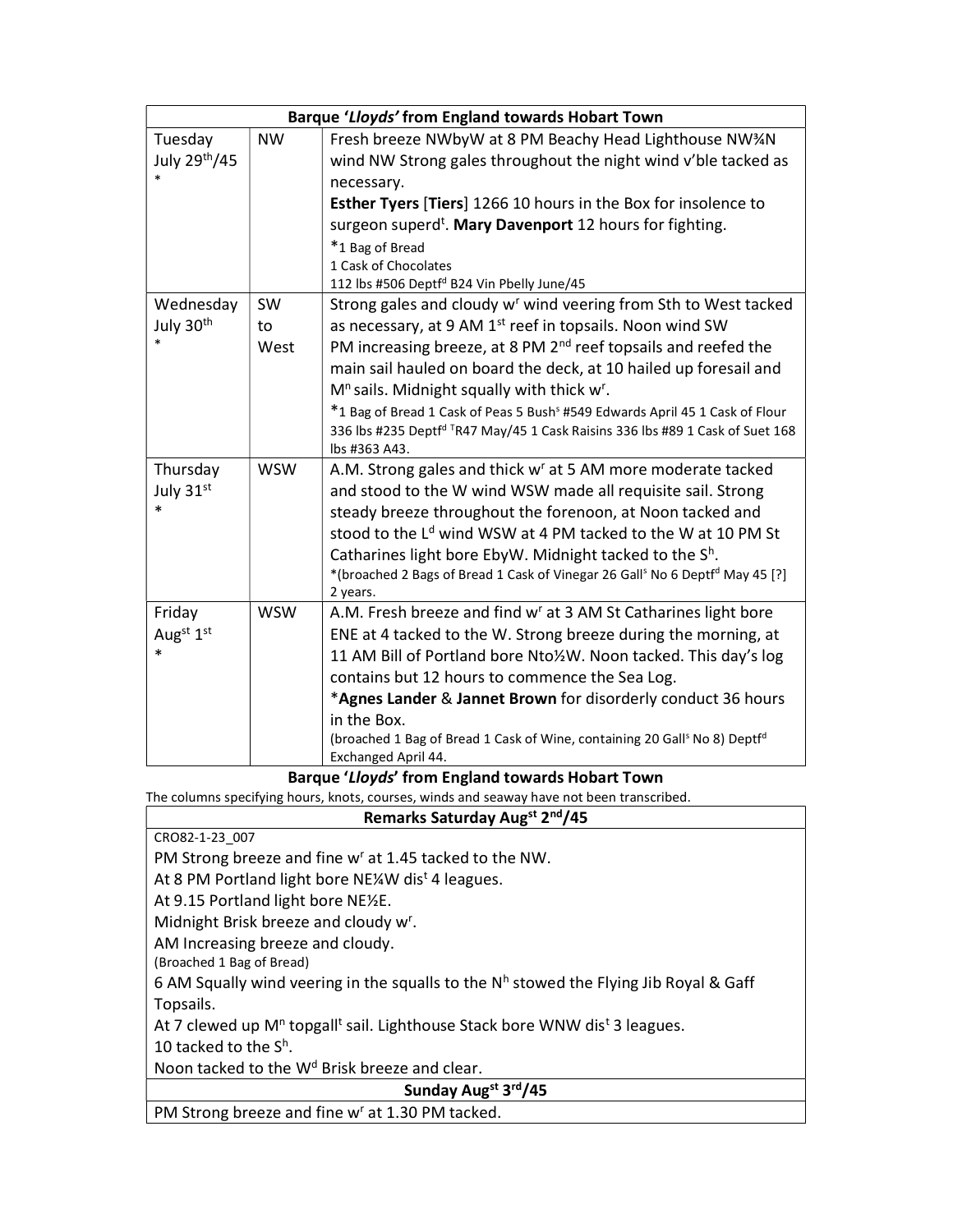At 4 PM Start Light House bore NEbyE½E.

At 8 tacked to the NW. Eddy storm bore NWbyW

Midnight Brisk breeze and hazy w<sup>r</sup>.

8 AM set the main topgall<sup>t</sup> sail and Gaff topsail.

Noon Strong breeze and cloudy.

(Broached two Bags of Bread)

Dr Nutt performed divine service to the Prisoners.

Latt de 49.53 N sun obsc.

# Remarks Augst 4th Monday/45

CRO82-1-23\_008

PM Moderate breeze and clear w<sup>r.</sup>

Dr Nutt performed divine service on the Large deck.

At 6 PM Carness P<sup>t</sup> bore N½W Golden Rock NbyE.

At 8 tacked to the N stowed The Flying Jib.

At 9 tacked. At 10 Lizard Lights bore [WbyN½W]. Falmouth Light bore [NbyW½W,

Midnight Lizard bore NW½W from which I take my departure.

At 4 AM tacked

At 5 Sent down M<sup>n</sup> topgall<sup>t</sup> yard crossed a new one. At 8 set M<sup>n</sup> topgall<sup>t</sup> sail and Gaff topsail.

Noon strong breeze and fine w<sup>r</sup>.

(broached 1 Bag of Bread)

Anna Gibson [Hannah Gibson] 24 hours in the Box for receiving spirits from one of the men.

Jane Ryder [Louisa Rider] confined in water closet for 36 hours for abuse to Sarah Wilson.

#### Tuesday Aug<sup>st</sup> 5<sup>th</sup>

PM Fresh breeze and clear w<sup>r</sup> all possible sail set.

At 9.30 clewed up M<sup>n</sup> Royal.

Midnight moderate breeze and hazy w<sup>r</sup>.

At 5 AM crossed fore Royal  $Y<sup>d</sup>$  set the sail unbent the cables.

(Broached a bag of bread 1 Cask of Beef 38 Pieces No 191).

Noon moderate breeze and cloudy w<sup>r</sup>

all requisite sail set Sun Obscured.

# Remarks Wednesday Augst 6th/45

PM Fresh breeze and clear w<sup>r</sup>.

Midnight moderate breeze and hazy w<sup>r</sup>.

4 AM The same.

Broached 1 Bag of Bread 1 Cask Sugar 392 lbs No 96 R79 Marshall 9th May 45.

Noon moderate breeze and cloudy w<sup>r</sup>.

# Thursday Aug<sup>t</sup> 7<sup>th</sup>

. Sun Obscured

PM Moderate breeze and cloudy w<sup>r</sup>. 2 PM tacked.

At 5 clewed up Fore Topgall<sup>t</sup> sail.

At 8 Fresh breeze and cloudy with small rain.

AM 1<sup>st</sup> reef of Topsails set M<sup>n</sup> Topgall<sup>t</sup> sail.

At 10 tacked set Fore topgall<sup>t</sup> sail.

At 1.30 AM clewed up Fore topgall<sup>t</sup> sail and Gaff topsail.

At 4 AM moderate set Fore topgall<sup>t</sup> sail & Gaff topsail. Daylight made all possible sail.

1 Bag of Bread 1 Cask Peas 5 Bushl<sup>s</sup> #554 Deptf<sup>d</sup> April 45.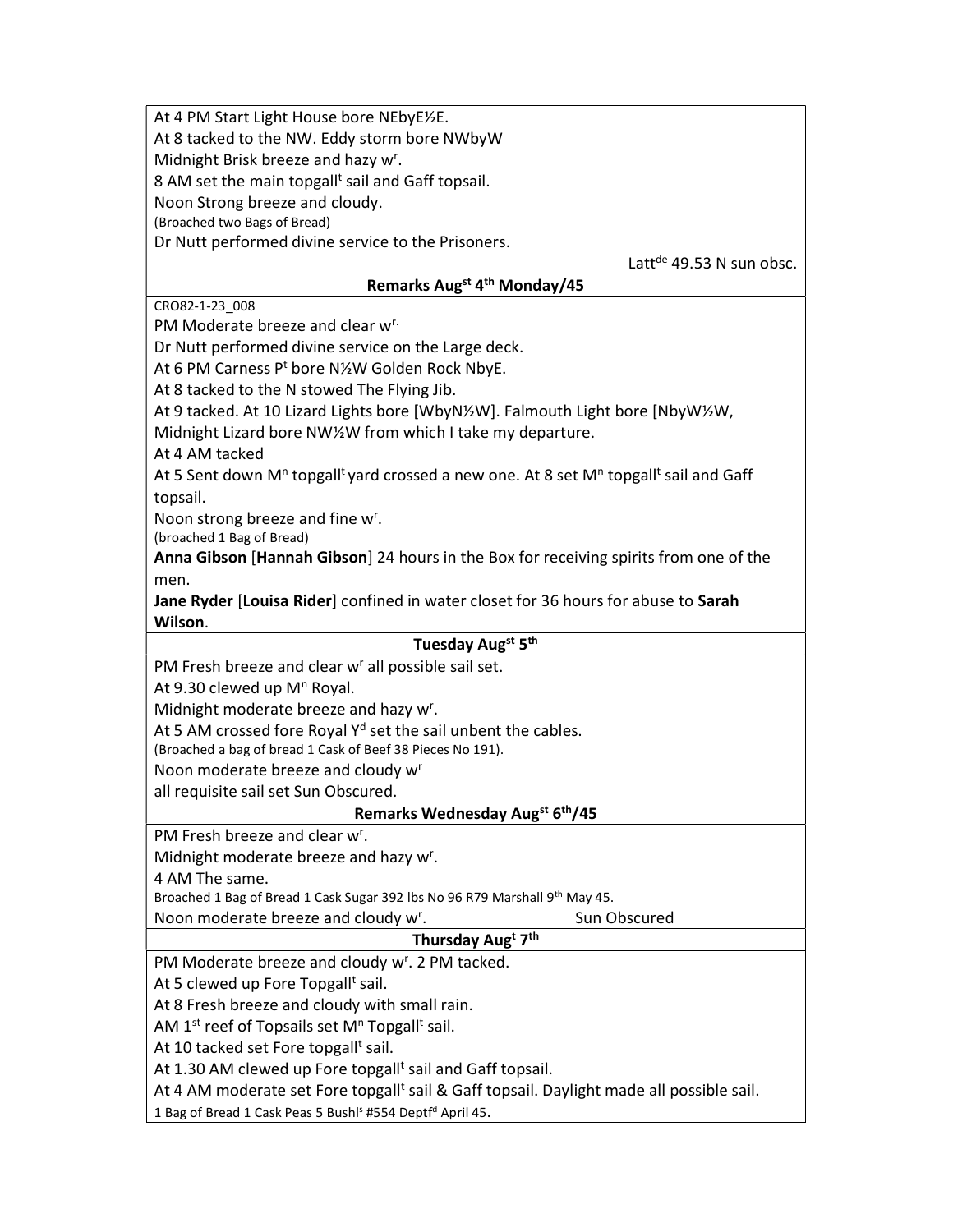| Noon Moderate breeze and fine w <sup>r</sup> .                                                                              |
|-----------------------------------------------------------------------------------------------------------------------------|
| Remarks Tuesday Augst 12th/45                                                                                               |
| CRO82-1-23_009                                                                                                              |
| PM moderate breeze and cloudy w <sup>r</sup> .                                                                              |
| 10 clewed up Royals tacked hailed up trysails.                                                                              |
| Midnight calm and cloudy w <sup>r</sup> .                                                                                   |
| 4 AM The same, mod SSE to ESE.                                                                                              |
| Hauled up the main sail.                                                                                                    |
| 7 AM light air sprung up from the SE.                                                                                       |
| 1 Bag of Bread                                                                                                              |
| Noon Light breeze accompanied with rain.                                                                                    |
| Wednesday Augst 13th                                                                                                        |
| PM Light breeze and hazy w' accompanied with rain.                                                                          |
| 1 Bag of Bread 1 Cask of Beef 38Pc <sup>s</sup> #196 J.Sherlock L.H.C.43 1 Cask of Wine.                                    |
| Midnight Light airs and cloudy w <sup>r</sup> .                                                                             |
| 4 AM The same with rain.                                                                                                    |
| 7 AM made all requisite sail current 12 knots in 24 hours East.                                                             |
| Noon Light breeze and pleasant w <sup>r</sup> .                                                                             |
| Remarks Thursday Augst 14th/45                                                                                              |
| PM Light breeze and fine w <sup>r</sup> .                                                                                   |
| 1 Bag of Bread                                                                                                              |
| 8 PM The same                                                                                                               |
| Midnight Light breeze and fine w <sup>r.</sup>                                                                              |
| 4 AM A Barque crossed our stern steering to the E <sup>t</sup> .                                                            |
| 8 AM Light airs and fine, all possible sail set.                                                                            |
| Ellen MacCarther [Ellen McCarty] for creating a noise in the Lower decks 22 hours in the                                    |
| Box.                                                                                                                        |
| Noon The same w <sup>r</sup> .                                                                                              |
| Friday Augst 15th                                                                                                           |
| PM Light breeze and very fine clear w <sup>r</sup> .                                                                        |
| 4 PM Set the $[Lr]$ studd <sup>g</sup> sails                                                                                |
| 7 a vessel on the L <sup>d</sup> Bow                                                                                        |
| 10 Set the Lower studding sail                                                                                              |
| AM Light airs and clear w <sup>r</sup> .                                                                                    |
| 1 Bag of Bread 1 Chest of Tea 84 lbs net #254 R 26 July 45                                                                  |
| AM $D^{\circ}$ w <sup>r</sup> .                                                                                             |
| Elizabeth Brown and E MacIntosh [Emily McIntosh] put in tubs for 9 hours for riotous                                        |
| conduct in the tween decks the even <sup>g</sup> previous.                                                                  |
| Noon Light breeze and fine w <sup>r</sup> .<br>Current 12' East                                                             |
| Remarks Saturday Augst 16th/45                                                                                              |
| CRO82-1-23_010                                                                                                              |
| PM Light breeze and sultry w <sup>r</sup> Two sail on the L <sup>d</sup> Bow and one on the S <sup>d</sup> Quarter steering |
| as ourselves.                                                                                                               |
| 1 Bag of Bread 1 Keg Lime Juice (2 inches dry) 9 1/8 Galls #10.                                                             |
| Midnight Light air and clear w <sup>r</sup><br>A sail on the L <sup>d</sup> Bow.                                            |
|                                                                                                                             |
| A sail in sight on the L <sup>d</sup> Quarter steering as ourselves.                                                        |
| Noon Light air and very fine w <sup>r</sup> .                                                                               |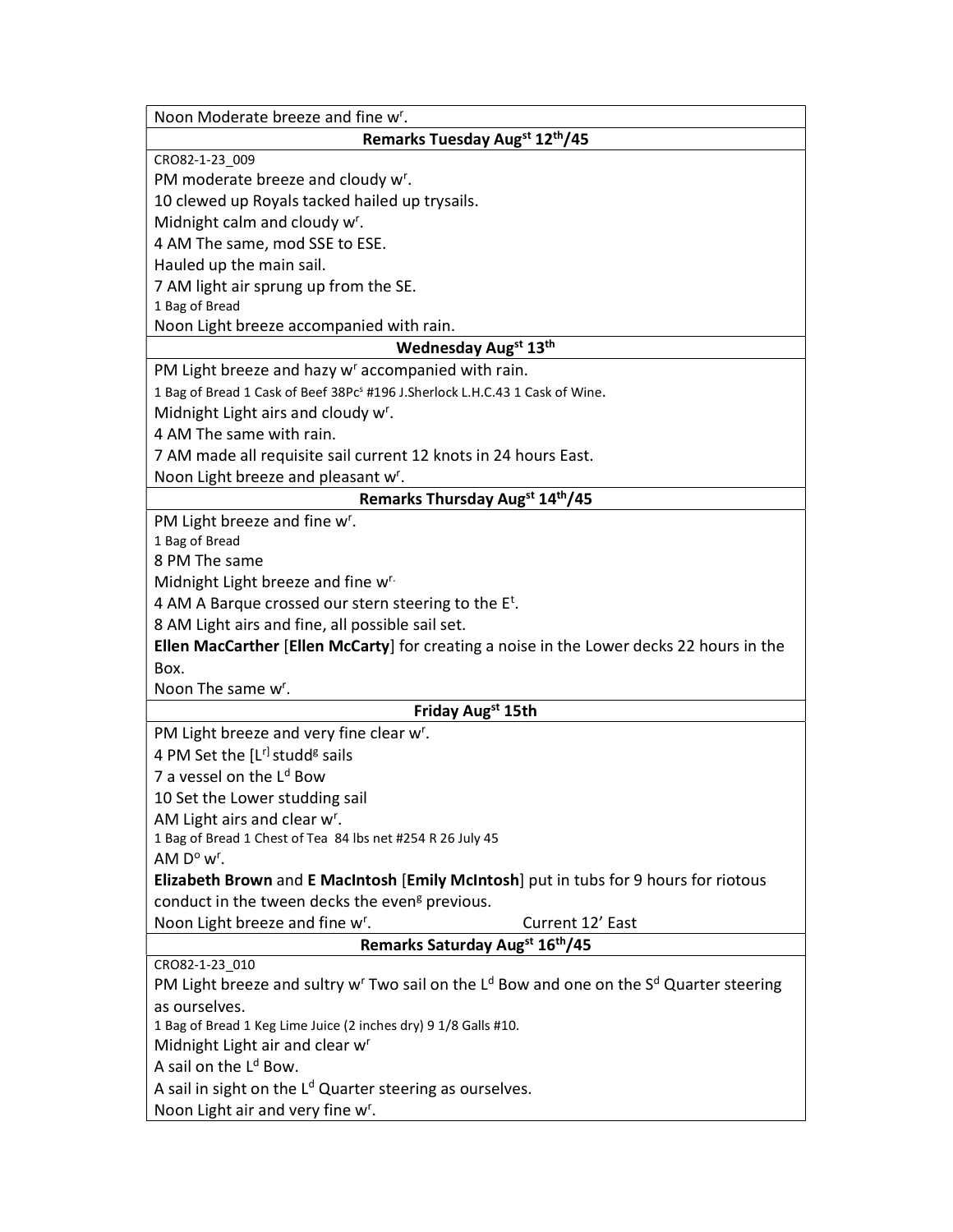| PM Light breeze and fine w <sup>r</sup> .                                                                                          |
|------------------------------------------------------------------------------------------------------------------------------------|
| 1 Bag of Bread                                                                                                                     |
| Midnight Light airs inclining to calm.                                                                                             |
| At 1 AM tacked.                                                                                                                    |
| 2 Hauled aft trysail sheets.                                                                                                       |
| A sail in sight on the W Beam                                                                                                      |
| Dr Nutt performed divine service.                                                                                                  |
| Noon Brisk breeze with a swell from the W hailed up Trysails.                                                                      |
| Remarks Monday Augst 18th/45                                                                                                       |
| PM Moderate breeze and clear with a heavy swell from the W.                                                                        |
| 10 Hauled aft trysail sheets set the Fore Royal.                                                                                   |
| AM Light airs and fine clear w <sup>r</sup> .                                                                                      |
| 1 Bag of Bread 1 Cask Peas 5 Bushl <sup>s</sup> #555 Edwards April 45.                                                             |
| Noon Brisk breeze, and firm swell from the W current 12 knots E <sup>ly</sup> .                                                    |
| Tuesday Augst 19th                                                                                                                 |
| PM Very fine and pleasant w <sup>r</sup> with a light breeze                                                                       |
| At 5.30 PM tacked.                                                                                                                 |
| Midnight Brisk breeze and very fine w <sup>r</sup> .                                                                               |
| 4 AM The same                                                                                                                      |
| 1 Bag of Bread 1 Cask of Pork 80 Pc <sup>s</sup> #346 A&A 1 Cask of Beef J. Sherlock                                               |
| 38 Pc <sup>s</sup> #209 EHC 43 1 Cask of Flour 336 lbs Gould BC[?] Janr <sup>y</sup> 43 #238 B50                                   |
| May 45                                                                                                                             |
| Noon Light airs and fine w <sup>r</sup> .                                                                                          |
| Remarks Wednesday Augst 20th 45                                                                                                    |
| CRO82-1-23 011<br>PM Moderate breeze and fine w <sup>r</sup> .                                                                     |
|                                                                                                                                    |
|                                                                                                                                    |
| At 4 Set L <sup>d</sup> studd <sup>g</sup> sails low and aloft.                                                                    |
| 2 AM Made out the Island of Madeira on the L <sup>d</sup> Bow.                                                                     |
| At 4 the body of the Island bore SbyW dist 13'.                                                                                    |
| 1 Bag of Bread                                                                                                                     |
| Noon Moderate breeze and fine w <sup>r</sup> W <sup>t</sup> p <sup>t</sup> of Maderia bore EbyW SE p <sup>t</sup> ESE from which I |
| take a fix to departing.                                                                                                           |
| Thursday Augst 21st                                                                                                                |
| PM Fresh breeze and very fine w <sup>r</sup> .                                                                                     |
| 4 PM W <sup>t</sup> p <sup>t</sup> of Maderia bore ENE E <sup>t</sup> p <sup>t</sup> East.                                         |
| Midnight Light breeze and clear w <sup>r</sup> .                                                                                   |
| 1 Bag of Bread                                                                                                                     |
| Noon Brisk and steady breeze.                                                                                                      |
| Remarks Friday Augst 22nd 45                                                                                                       |
| PM Steady breeze and pleasant w <sup>r</sup> .                                                                                     |
| 8 Promising breeze                                                                                                                 |
| At 11 Hauled down Royal studd <sup>g</sup> sail.                                                                                   |
| Mary Davenport for striking Sarah Wilson & Ellen Gormon [Gorman]; 18 hours in the                                                  |
| box.                                                                                                                               |
| At 7 Squared The Yards and set the $L^r M^n$ topmast & Lower studd <sup>g</sup> sails.                                             |
| 2 Bags of Bred 1 Case of Presv <sup>d</sup> Potatoes 112 lbs.<br>Noon Brisk steady breeze and very fine w <sup>r</sup> .           |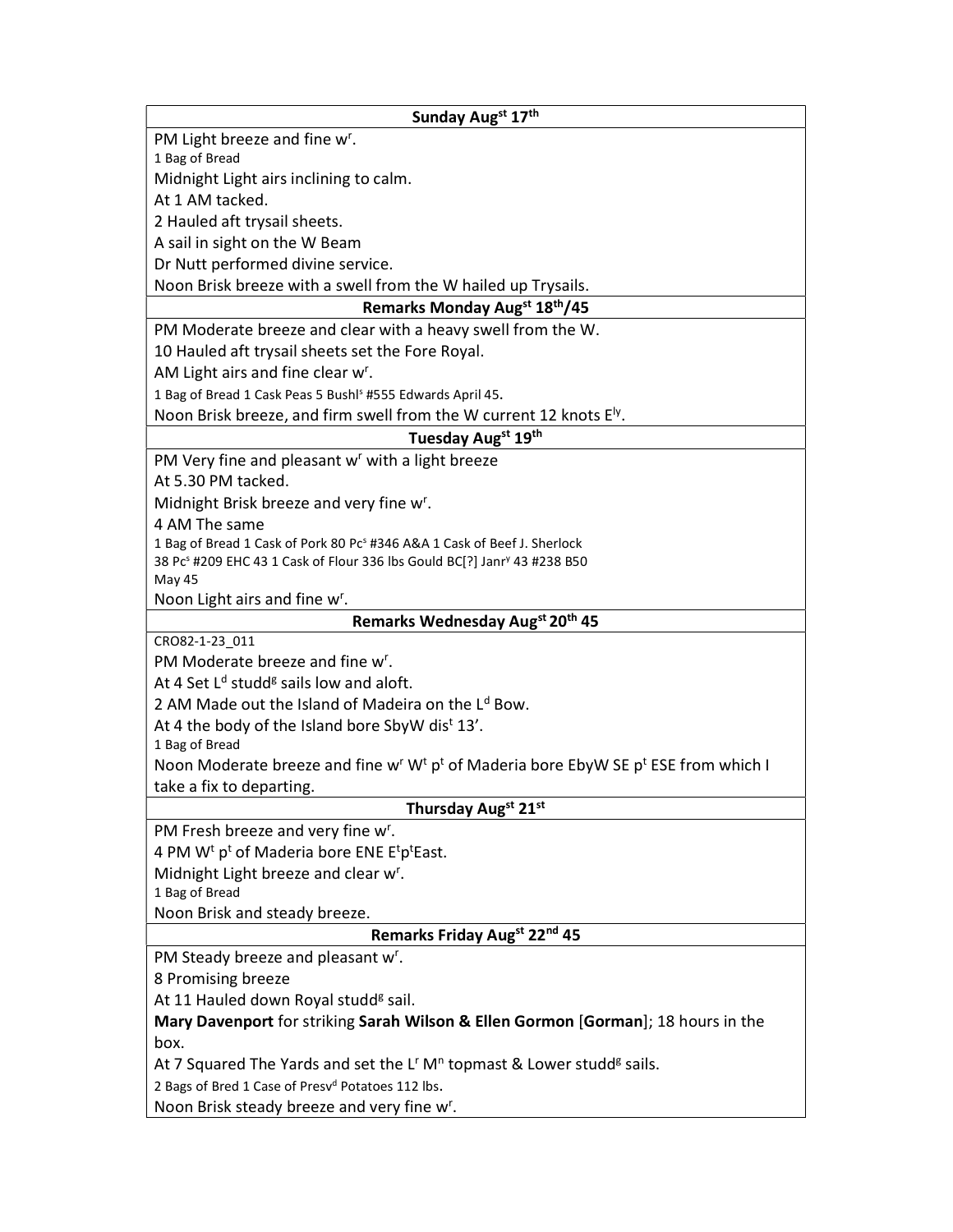| Saturday Augst 23rd                                                                              |
|--------------------------------------------------------------------------------------------------|
| PM Brisk steady breeze and very fine w <sup>r</sup>                                              |
| all possible sail set.                                                                           |
| Midnight Brisk steady breeze and very clear w <sup>r</sup> .                                     |
| Margaret Parker for striking Grace Wood 24 hours in the box.                                     |
| 1 Bag of Bread.                                                                                  |
| Noon Brisk breeze and pleasant w <sup>r</sup> .                                                  |
| Sunday Augst 24/45                                                                               |
| CRO82-1-23_012                                                                                   |
| PM Brisk steady breeze and very fine w <sup>r</sup> all possible sail set.                       |
| Midnight Fresh breeze and clear w <sup>r</sup> .                                                 |
| 4 AM The same w <sup>r</sup> .                                                                   |
| Caroline Saunders for striking Sarah Brittain 28 hours in Box and tub. Agnes Lander in           |
| water closet for 44 hours for quarrelling. Henrietta Biard [Byard] in tub for 3 hours for        |
| striking Sarah Brittain.                                                                         |
| Noon Fresh breeze and very pleasant w <sup>r</sup> .<br>1 Bag of Bread                           |
| Dr Nutt held divine service on the Lower Deck.                                                   |
| Monday 25 <sup>th</sup>                                                                          |
| PM Moderate breeze and very clear w <sup>r</sup> .                                               |
| Dr Nutt had prayers on the Lower Deck.                                                           |
| 8 PM Brisk breeze and clear w <sup>r</sup> .                                                     |
| Midnight the same.                                                                               |
| Agnes Lander being let out to wash made use of very abusive language to Mr Priest (2nd           |
| Officer) confined her in a tub. At 10 Hove the tub off her head over board                       |
| Lashed her to the rail on main deck, sunset removed her to the water closet.                     |
| Elizabeth Donnovon [Donovan] in fore-hole 18 hours for striking Davison [Margaret                |
| Davison]. Anne Davis for striking Mary Davenport 12 hours in S <sup>d</sup> water closet.        |
| Noon Brisk breeze and fine w <sup>r</sup> .                                                      |
| 1 Bag of Bread 1 Cask of Soap                                                                    |
| Tuesday Augst 26th 45                                                                            |
| PM Moderate breeze and cloudy w <sup>r</sup> .                                                   |
| Agnes Lander, continuing, very riotous removed her to the fore-hole for 40 hours in irons.       |
| At 8 Increasing breeze and cloudy w <sup>r</sup> .                                               |
| Midnight Brisk breeze and clear.                                                                 |
| 4 AM Strong steady breeze and fine.                                                              |
| At 11.30 Mary Williams using mischievous language, confined her to the box until the             |
| following morn <sup>g</sup> .                                                                    |
| <b>Wednesday Augst 27</b>                                                                        |
| PM Brisk breeze and cloudy w <sup>r</sup> . at 4 Sail in sight steering to the W.                |
| At 11.30 pm Mr Priest (2 <sup>nd</sup> Officer) discovered the lamp to be out down fore hatchway |
| another being procured Agnes Lander was found lying on the hatch with the other off              |
| this woman was first down in the fore-hole in Irons at the same time John Collins                |
| (ordinary seaman) was found down the main hatchway under pretence of picking up the              |
| lamp but we had every reason to believe it was to converse with one of the women (Mary           |
| Kimpton [Charlotte Kimpton]) as he was not ordered there he was put in Irons with                |
| concurrence of Capt <sup>n</sup> & Officers.                                                     |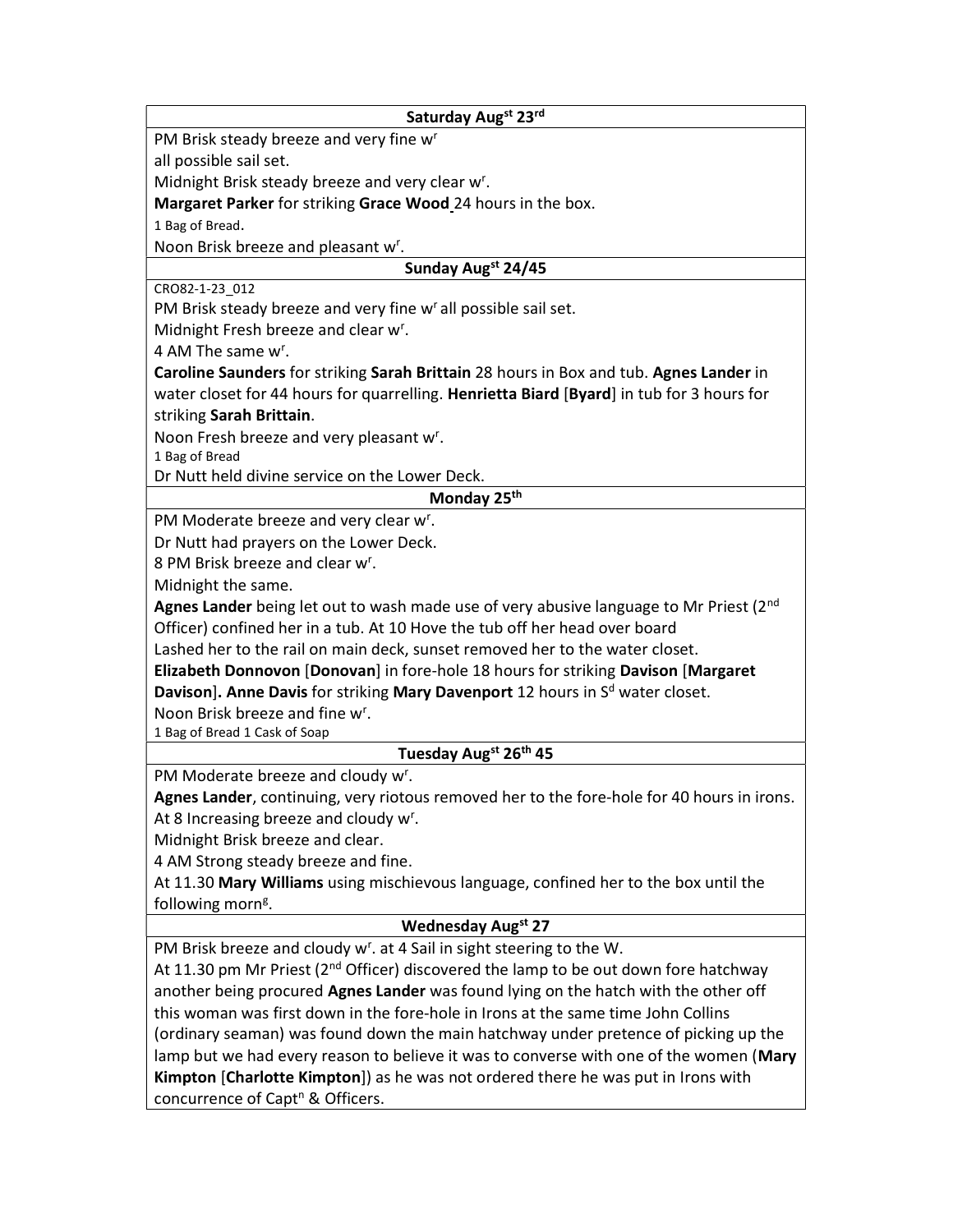At 1.30 AM The infant of Mary Baxter expired having been exposed to the Sun after bathing.

At 5 AM John Collins was set at liberty.

At 8.30 AM removed Mary Williams [Mary Ann Williams] down into the fore-hole for 24 hours in Irons, Caroline West 20 hours in box for cutting up her Jacket.

Noon Bonavista [Boa Vista Cape Verde] The body of the Island bore [W¾W] dis<sup>t</sup> 20 Miles, current [SSW].

1 Bag of Bread 1 Cask Salt Beef J. Sherlock FHC 43 #189 38 Pcs.

## Remarks Thursday Augst 28/45

CRO82-1-23\_013

PM Moderate breeze and cloudy, a sail in sight on the S<sup>d</sup> Bow steering to the Sth.

At 4 PM Launched into the deep the body of John Baxter infant of Mary Baxter's, service was performed by Dr Nutt Surgeon Superintendent.

AM set the S<sup>d</sup> M<sup>n</sup> topmast and Lower studd<sup>t</sup> sails.

Lavinia O'Brien [O'Bryan] 12 hours to Box for riotous conduct in 'tween decks.

1 Bag of Bread 1 Cask of Flour 336 lbs #236 R 50 May 45 1 Cask Vinegar

Noon moderate breeze and cloudy w<sup>r</sup>.

| Sun obscured |  |
|--------------|--|
|--------------|--|

### Friday Augst 29th 45

PM Light v'ble breeze accompanied with rain.

At 6 Squally in all studd<sup>g</sup> sails.

Light v'ble airs throughout the night with cloudy w<sup>r</sup>.

A Brig on the S<sup>b</sup> Quarter.

AM The same w<sup>r</sup>.

1 Bag of Bread.

Noon Light breeze and fine. The Brig on our S<sup>d</sup> Quarter steering SSE.

Remarks Saturday Augst 30th 45 PM Moderate breeze and clear w<sup>r</sup> all possible sail set.

At 9 PM wind veering to the W set the fore topmast and topgall<sup>t</sup> studd<sup>g</sup> sails.

4 AM Moderate breeze and fine w<sup>r</sup>.

Mac Kew (Ellen McKew] for making use of bad language biting Mr Atkinson attempting to kick the Surgeon box 24 hours.

Current ESE.

1 Bag of Bread 1 Cask Peas 5 Bushl<sup>s</sup> #339 Edwards April 45.

Noon the same all possible sail set.

## Sunday Augst 31st/45

PM Light breeze and very fine w<sup>r</sup>.

8 PM Brisk breeze and clear w<sup>r</sup>.

Midnight The same

Wind veering to the  $[W^d]$  in all studd<sup>g</sup> sails and braced sharp up.

Dr Nutt performed divine service on the Lower deck.

2 Bags of Bread 1 Cask of Pork 80 Pc<sup>s</sup> F.H. Ex 30 Jan<sup>y</sup> 44 #124

Noon Fresh breeze and cloudy w<sup>r</sup> current Esly. Sun Obscured.

## Remarks Monday Sept<sup>r</sup> 1st 45

CRO82-1-23\_014

PM Brisk breeze squally with rain.

Light v'ble breeze throughout the night with heavy rain.

At 6 AM set all studd<sup>g</sup> sails down and hard up.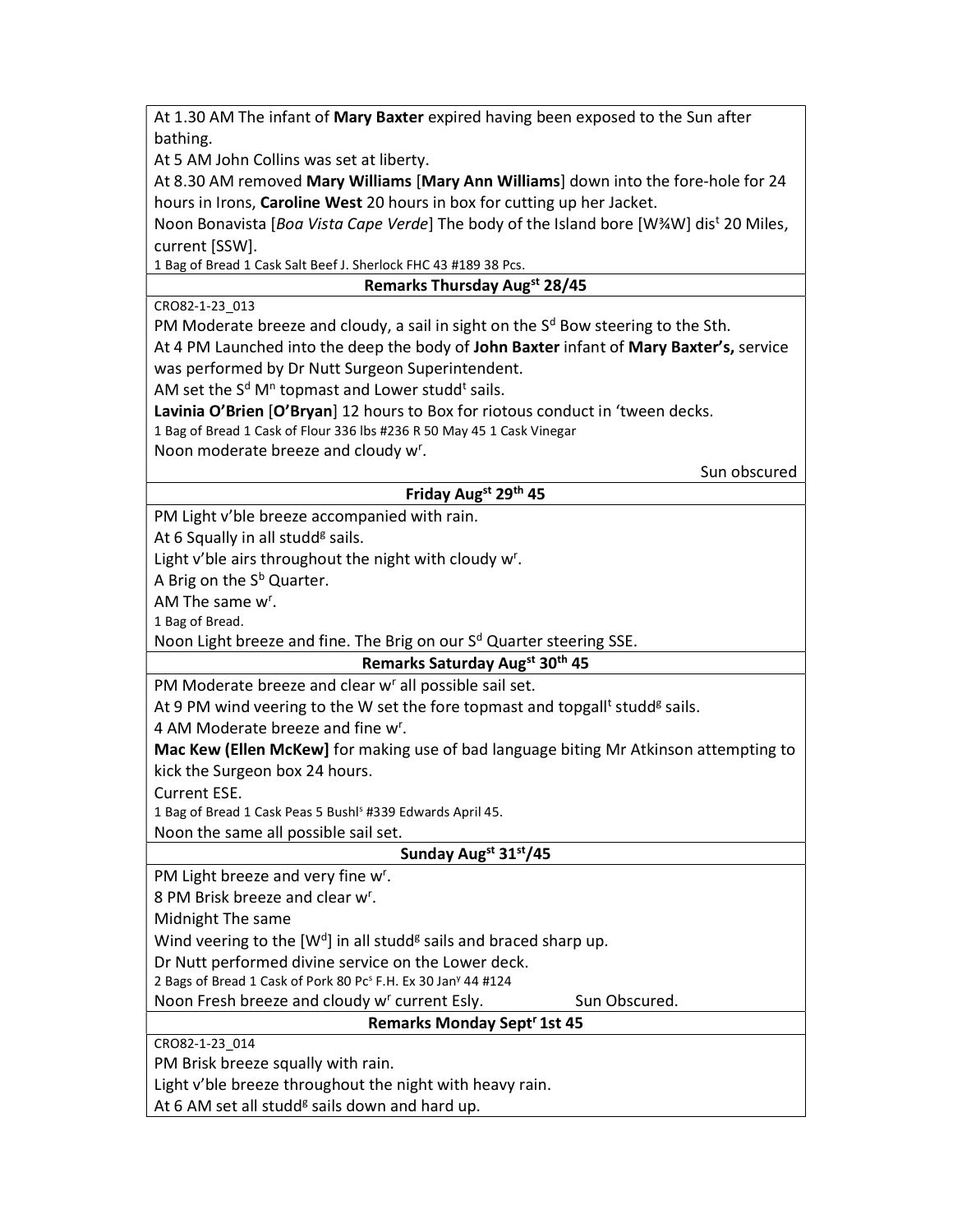| Light breeze with hazy rain.<br>Noon                                                                                                                                           |
|--------------------------------------------------------------------------------------------------------------------------------------------------------------------------------|
| 1 Bag of Bread 1 Cask Raisins 336 lbs Deptf <sup>d</sup> gh R52 Ansted W7 <sup>y</sup> Exp <sup>s</sup> March /46.                                                             |
| Tuesday Sept <sup>r</sup> 2 <sup>nd</sup>                                                                                                                                      |
| PM Light breeze and hazy accompanied with rain swell from the $Sd$ .                                                                                                           |
| Midnight moderate breeze with a strong Sth swell.                                                                                                                              |
| At 6 AM set The Royals and Flying Jib.                                                                                                                                         |
| 1 Bag of Bread 1 Keg Lime Juice 9 <sup>2/8</sup> Gall <sup>n</sup> #2 1 Cash Suet 168 lab #362.                                                                                |
| A45 1 Cask Sugar Deptf <sup>d</sup> 95 R72 Marshall 9 May 45 #392.                                                                                                             |
| Noon Strong breeze swell from the $Sd$ .                                                                                                                                       |
| Remarks Wednesday Sept <sup>r</sup> 3 <sup>rd</sup> /45                                                                                                                        |
| PM Brisk breeze and clear w <sup>r</sup> with a strong S <sup>ly</sup> swell.                                                                                                  |
| At1 tacked to the $Wd$ .                                                                                                                                                       |
| At 6 A sail in sight steering to the $Sd Sd$ Bow.                                                                                                                              |
| At 6 Tacked.                                                                                                                                                                   |
| Midnight Light breeze and clear w <sup>r</sup> .                                                                                                                               |
| Daylight A sail in sight to windward about $[?Q^1]$ steering as ourselves.                                                                                                     |
| 1 Bag of Bread                                                                                                                                                                 |
| Signalized The above vessel hoisted American Colors.                                                                                                                           |
| Noon Slight breeze and clear.                                                                                                                                                  |
| Thursday Sept <sup>r</sup> 4 <sup>th</sup>                                                                                                                                     |
| PM Light airs and very fine w <sup>r.</sup> A sail in sight.                                                                                                                   |
| At 4 Espied another vessel on W Quarter.                                                                                                                                       |
| Midnight Light airs and very clear.                                                                                                                                            |
| Daylight Three sail in company two ahead and one astern.                                                                                                                       |
| 1 Bag of Bread 1 Cask of Beef No 38 Pc <sup>s</sup> F.H.C43 #243 J. Sherlock.                                                                                                  |
| Noon Signalized The Barque Ganges of Liverpool out 41 days bound to Bombay.<br>Remarks Friday Sept <sup>r</sup> 5 <sup>th</sup> /45                                            |
| CRO82-1-23_015                                                                                                                                                                 |
| PM Moderate breeze and clear all requisite sail set.                                                                                                                           |
| At 3 PM Exchanged colors with The Ganges.                                                                                                                                      |
| Light breeze and very fine w' throughout.                                                                                                                                      |
| Daylight two sail in sight one astern the other on the Lee beam steering as ourselves.                                                                                         |
| Sarah Simpson 26 hours in box for insolence to Mrs Frost.                                                                                                                      |
| 1 Bag of Bread Flour Deptf <sup>d</sup> #243 R 59 May 1845 Cont <sup>e</sup> 336 lbs 1 Cask of Wine 56 Gall <sup>s</sup> Deptf <sup>d</sup> #4 W <sup>2y</sup> Ex <sup>s</sup> |
| April 44.                                                                                                                                                                      |
| Noon Moderate breeze and very fine w <sup>r</sup> . Current East held divine service on the Lower                                                                              |
| deck <sup>.</sup>                                                                                                                                                              |
| Saturday Sept <sup>r</sup> 6 <sup>th</sup>                                                                                                                                     |
| PM Moderate breeze and very pleasant w <sup>r</sup> .                                                                                                                          |
| At 6 PM tacked                                                                                                                                                                 |
| clewed up Royals                                                                                                                                                               |
| PM Divine service on the Lower deck.                                                                                                                                           |
| At 4 AM Pleasant w <sup>r</sup> .                                                                                                                                              |
| Caroline West put down fore-hole for 2 days for theft.                                                                                                                         |
| Charlotte Kimpton 24 hours in box for receiving books from John Collins (Ordinary                                                                                              |
| Seaman).                                                                                                                                                                       |
| 1 Bag of Bread.                                                                                                                                                                |
| A sail on the stern bow low on the other deck.                                                                                                                                 |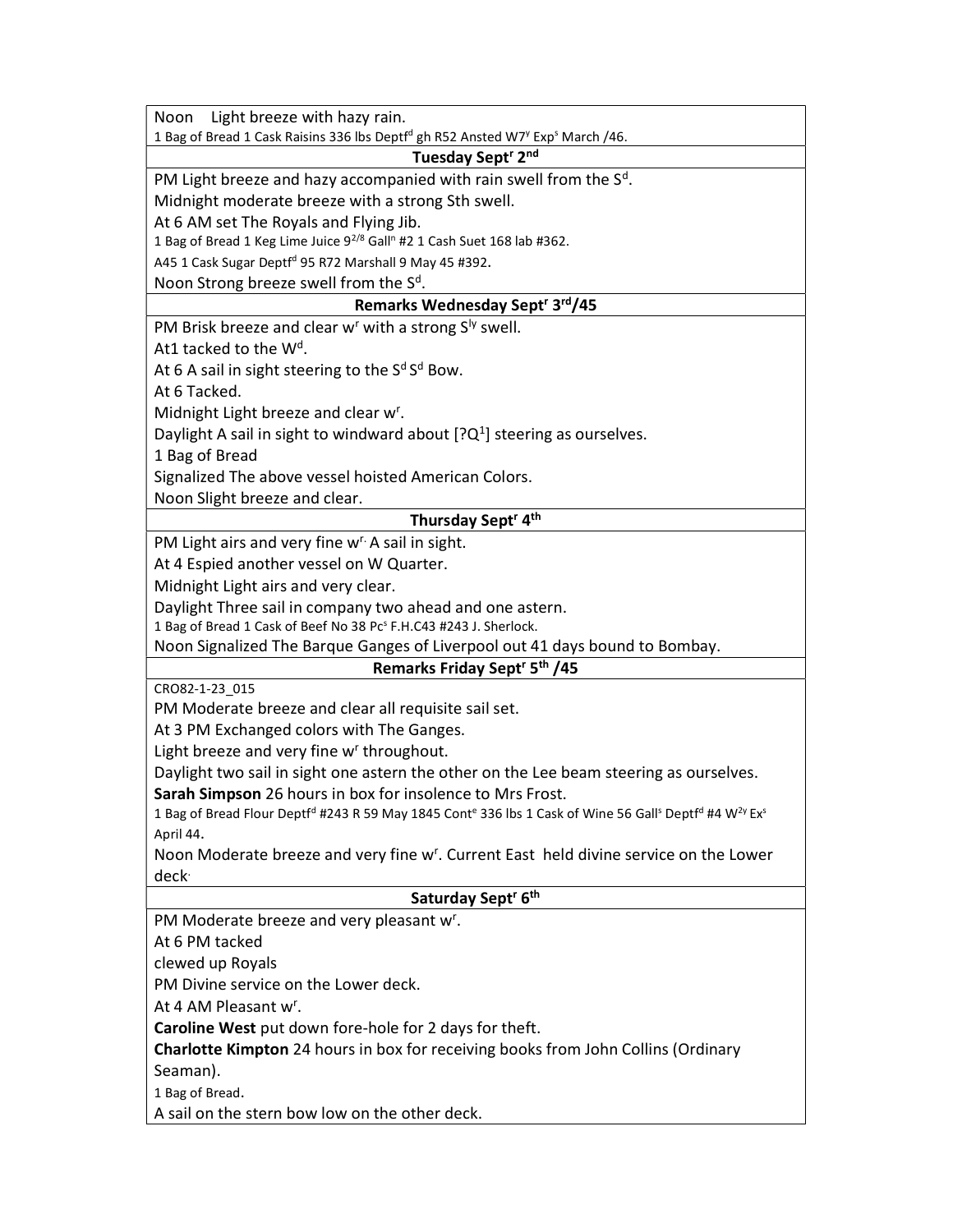| Sun Obscured.<br>Noon Brisk breeze and cloudy.                                                                                                                                                      |
|-----------------------------------------------------------------------------------------------------------------------------------------------------------------------------------------------------|
| Remarks Sunday Sept <sup>r</sup> 7 <sup>th</sup> /45                                                                                                                                                |
| PM Light breeze and cloudy.                                                                                                                                                                         |
| hailed up fore trysail.                                                                                                                                                                             |
| Midnight Strong breeze and squally.                                                                                                                                                                 |
| AM Heavy squalls clewed up fore topgall <sup>s</sup> sail                                                                                                                                           |
| Gaff topsail and hailed up M <sup>n</sup> trysail.                                                                                                                                                  |
| 1 Bag of Bread                                                                                                                                                                                      |
| Noon strong breeze and fine w <sup>r</sup> . swell from the Sth.                                                                                                                                    |
| Monday Sept <sup>r</sup> 8 <sup>th</sup>                                                                                                                                                            |
| PM Brisk breeze and fine w <sup>r</sup> with a long SE swell.                                                                                                                                       |
| 8 The same.                                                                                                                                                                                         |
| Midnight Strong steady breeze and fine w <sup>r</sup> .                                                                                                                                             |
| Am Brisk breeze throughout and clear w <sup>r</sup> .                                                                                                                                               |
| Ellen Gormon [Gorman] box for 20 hours. Anne Thompson in fore-hole 20 hours both for                                                                                                                |
| insolence to Bennett assistant to 3rd Mate.                                                                                                                                                         |
| Noon Brisk breeze and pleasant w <sup>r</sup> .                                                                                                                                                     |
| 1 Bag of Bread.                                                                                                                                                                                     |
| Remarks Tuesday Sept <sup>r 9th</sup> 45                                                                                                                                                            |
| CRO82-1-23_016                                                                                                                                                                                      |
| PM Brisk breeze and very pleasant w <sup>r</sup> .                                                                                                                                                  |
| At 3 PM Made out a vessel on the $Sd$ Bow running.                                                                                                                                                  |
| At 7 Came up with her and hoisted our ensign but she did not return it.                                                                                                                             |
| Midnight Light breeze and clear w <sup>r</sup> .                                                                                                                                                    |
| 4 AM The same w <sup>r</sup> .                                                                                                                                                                      |
| Lavinia Brown alias O'Brien [Lavinia O'Bryan] 20 hours in Box for theft.                                                                                                                            |
| 1 Bag of Bread Beef F.HW <sup>ty</sup> Exp <sup>s</sup> 31 Jan <sup>y</sup> 44 #211. 38 Pc <sup>s</sup> Pork B.F., Wt <sup>s</sup> Ex <sup>s</sup> 16 Feb <sup>y</sup> 44<br>#78 80 Pc <sup>s</sup> |
| Noon Brisk shady breeze and fine w <sup>r.</sup>                                                                                                                                                    |
| Wednesday Sept <sup>r</sup> 10 <sup>th</sup> 45                                                                                                                                                     |
| PM Brisk breeze and very fine w <sup>r</sup> .                                                                                                                                                      |
| 8 PM The same w <sup>r</sup> .                                                                                                                                                                      |
| Midnight Moderate breeze and cloudy w <sup>r</sup> .                                                                                                                                                |
| Daylight two sail in sight steering as ourselves.                                                                                                                                                   |
| Jannet Brown Box 40 hours, Agnes Lander fore-hole 40 hours both for creating a riot.                                                                                                                |
| 2 Bags of Bread 1 Cask Peas 5 Bushels #556 Edwards April 45.                                                                                                                                        |
| Noon Moderate breeze and cloudy w <sup>r</sup> .                                                                                                                                                    |
| Remarks Thursday Sept <sup>r</sup> 11 <sup>th</sup> 45                                                                                                                                              |
| PM Moderate breeze and squally with passing showers.                                                                                                                                                |
| At 8 Stowed the Fore Royal.                                                                                                                                                                         |
| Midnight squally with rain.                                                                                                                                                                         |
| At 6 AM Moderate breeze and fine w <sup>r</sup> set the Royals and Flying Jib.                                                                                                                      |
| Noon Brisk steady breeze and fine w <sup>r</sup> .                                                                                                                                                  |
| 1 Bag of Bread 1 Cask of Preserved Meats.                                                                                                                                                           |
| Friday Sept <sup>r</sup> 12 <sup>th</sup>                                                                                                                                                           |
| PM Moderate breeze and fine w <sup>r</sup> .                                                                                                                                                        |
| The same w' throughout the night.                                                                                                                                                                   |
| 4 AM Brisk steady breeze and fine w <sup>r</sup> .                                                                                                                                                  |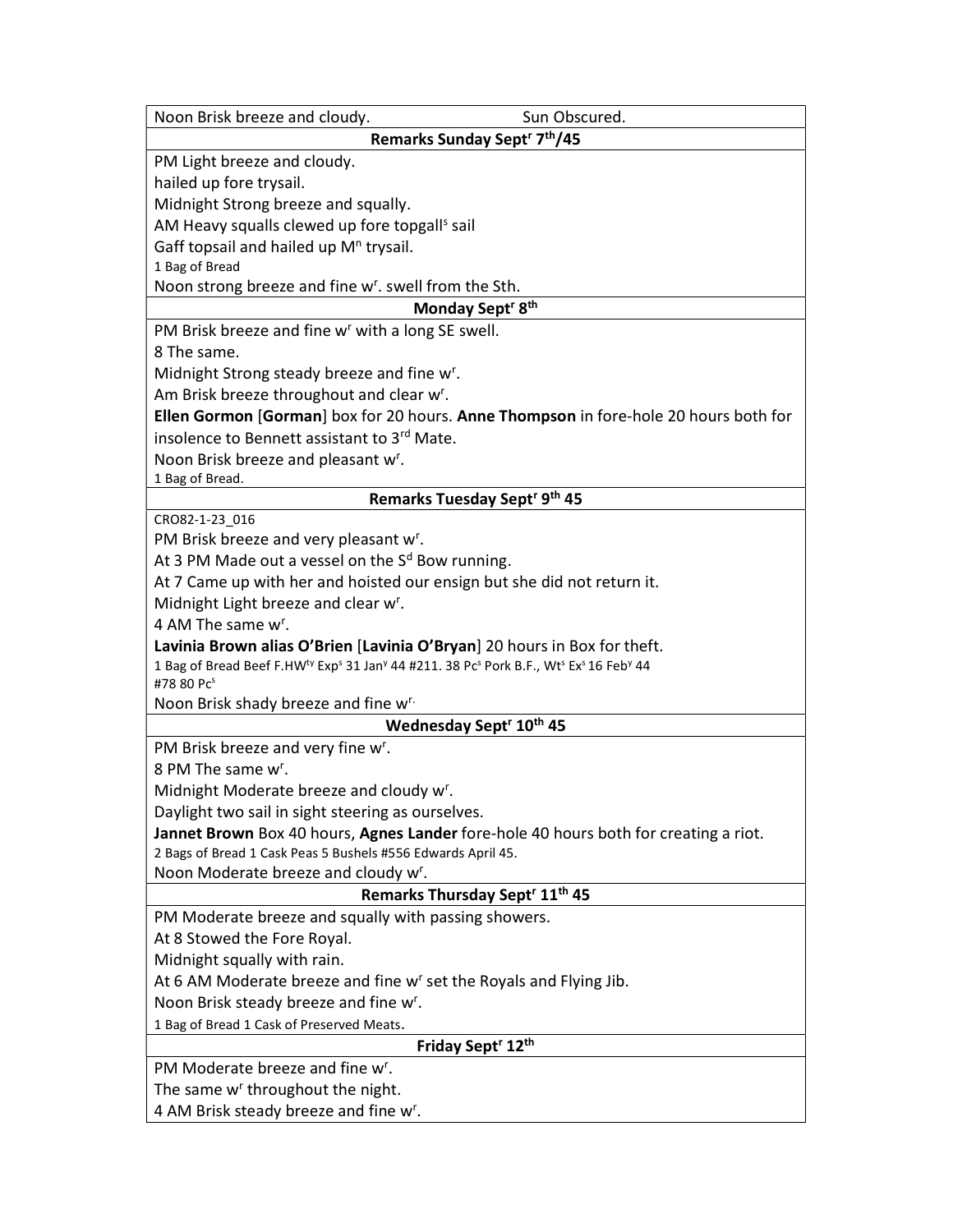Anne Horne box 24 hours for insolence to me and forming an intimacy with one of the men.

1 Bag of Bread 1 Case Presv<sup>d</sup> Potatoes 112 lbs.

10 AM Strong breeze and squally hauled down Flying Jib clewed up Royals.

Noon Strong steady breeze.

#### Remarks Saturday Sept<sup>r</sup> 13<sup>th</sup> 45

CRO82-1-23\_017

PM Brisk steady breeze and fine w<sup>r</sup>. Watch employed making reef pc<sup>s</sup> for the courses. 4 Set The Royals.

Midnight Squally with passing showers.

AM Heavy squalls shortened and made sail as requisite.

Ellen MacArty [McCarty], Jemimah Wilson [Jemima Wilson] & Eliza MacIntosh [Emily McIntosh] hair cut for allowing indecent liberties to be taken with them by the men.

1 Bag of Bread 1 Cask of Flour 336 lbs #239 Deptf<sup>d</sup> R 57 May 45.

Noon More moderate with fine w<sup>r</sup> all possible sail set.

Sunday Sept<sup>r</sup> 14th

PM Brisk steady breeze and very fine w.

8 PM Clewed up The Royals.

Midnight strong steady breeze and fine.

8 AM Set the Main Royal & Flying Jib.

1 Bag of Bread.

Noon Strong steady breeze and very fine w<sup>r</sup>.

held divine service on Lower deck.

#### Remarks Monday Sept<sup>r</sup> 15<sup>th</sup> /45

PM Brisk breeze and clear w<sup>r</sup>.

Divine service on the Lower deck.

Mid[night] Strong steady breeze and very clear.

8 AM The same.

Confined Mary Fisher in box for 60 hours for talking to one of the men who at the time was a prisoner.

Noon Brisk breeze and pleasant w<sup>r</sup>.

1 Bag of Bread 1 Cask Soap Deptf<sup>d</sup> #7 R17 62lbs 1 Chest of Tea 82 lbs net #257 R25 Feb<sup>y</sup> 45.

#### Tuesday Sept<sup>r</sup> 16

PM Light breeze and very fine w<sup>r</sup>.

8 PM Brisk steady breeze and clear w<sup>r</sup>.

Midnight The same w<sup>r</sup>.

AM Light breeze throughout and very fine w<sup>r</sup>.

1 Bag of Bread.

Noon Light breeze and fine w<sup>r</sup>.

#### Remarks Wednesday Sept<sup>r</sup> 17th 45

CRO82-1-23\_018

Light breeze and clear set the S<sup>d</sup> Fore topmast & fore & main topgall<sup>s</sup> studd<sup>g</sup> sails.

At 10 PM studd<sup>g</sup> sails and braced sharp up.

Midnight Light airs and clear w<sup>r</sup>.

8 AM Light airs and very fine w<sup>r</sup>.

1 Bag of Bread.

Noon The same w<sup>r</sup>.

Thursday Sept<sup>r</sup> 18<sup>th</sup>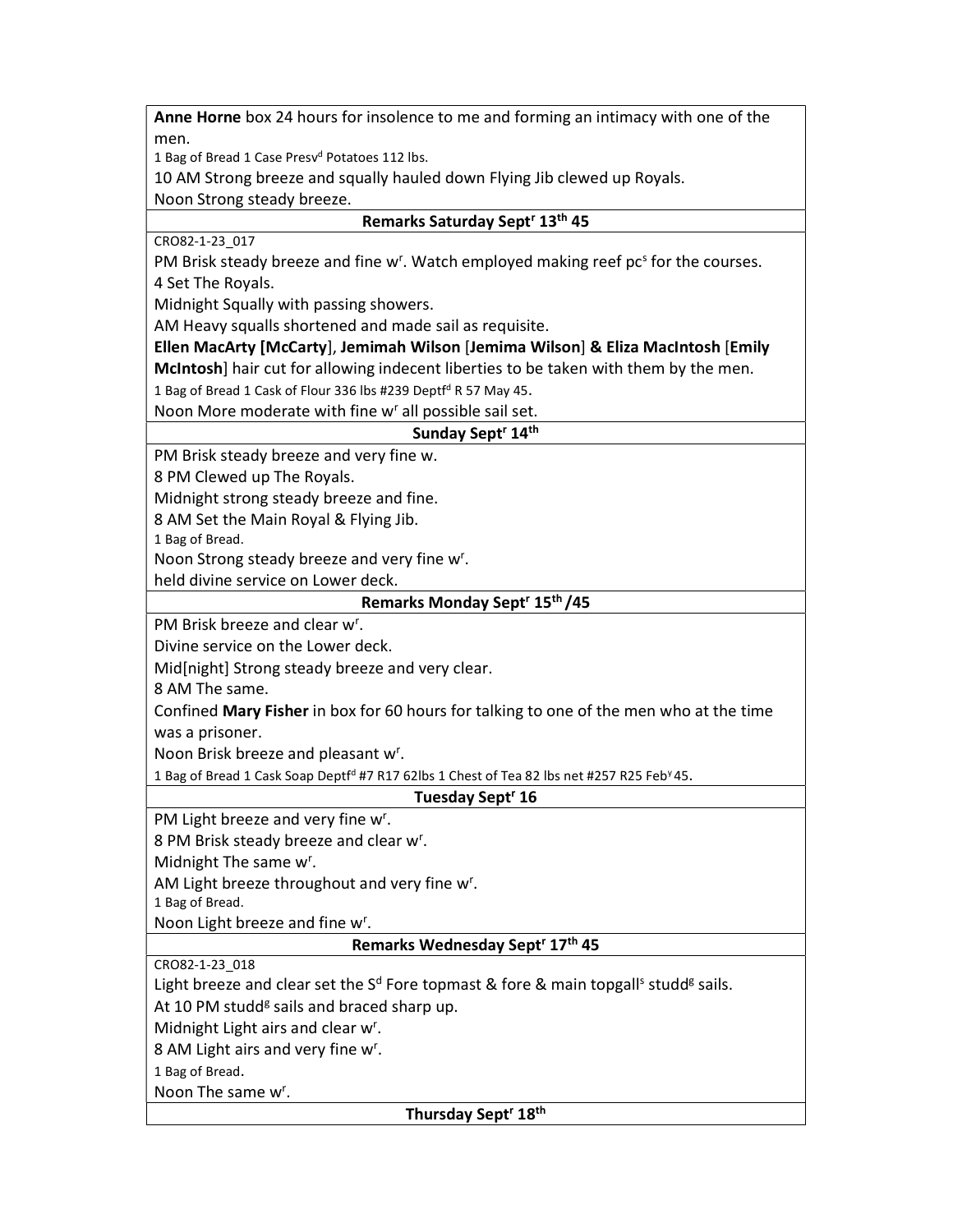PM Light airs inclining to calm and clear w<sup>r</sup>.

At 11 PM squally clewed up Topgall<sup>s</sup> sails and Gaff topsails stowed Flying Jib.

4 AM Heavy head sea stowed the Jib.

Sarah Thompson confined to the box 42 hours for quarrelling with E. Howard [Elizabeth Howard] spitting in Capt<sup>ns</sup>, myself & Mr Priest's face as well as using very obscene language.

1 Bag of Bread, 1 Cask of Peas 5 Bushl<sup>s</sup> #548 Edwards April 45, 1 Cask of Beef 38 Pc<sup>s</sup> F.H.O. 43 #203 J. Sherlock.

Noon Brisk breeze with a heavy lead sea and cloudy w<sup>r</sup>.

Remarks Friday Sept<sup>r</sup> 19<sup>th</sup> 45

PM Brisk breeze and cloudy w<sup>r</sup> set the Jib & op gall<sup>s</sup> sails

at 3 PM set the Gaff Topsail made out the Martim Vaz Rocks bearing S½W dis<sup>t</sup> about 30 miles a vessel in sight on the S<sup>d</sup> Bow steering as [?illegible].

8 PM Strong breeze.

At 10 PM The centre Martim Vaz Rock bore NEbyE½E dis<sup>t</sup> 10 miles.

Midnight Brisk breeze and cloudy w<sup>r</sup>.

8 AM The same.

1 Bag of Bread

Noon Brisk breeze and fine clear w<sup>r</sup>

## Saturday Sept<sup>r</sup> 20<sup>th</sup>

PM Brisk breeze and fine w<sup>r</sup>. A Barque in sight on the W. Bow at 3 set the Fore topmast & Fore & M<sup>n</sup> topgall<sup>s</sup> studd<sup>g</sup> sails.

Midnight Strong breeze and clear w<sup>r</sup>.

At 4 AM The same  $w^r$ .

At 7 Set The M<sup>n</sup> Topmast studd<sup>g</sup> sail.

2 Bags of Bread 1 Cask Oatmeal 2.4 B<sup>s</sup> Deptf<sup>d</sup> #7 May 45.

Noon Light airs and fine a sail in sight on the Sn Quarter.

## Remarks Sunday Sept<sup>r</sup>21st /45

CRO82-1-23\_019

PM Moderate breeze and pleasant w<sup>r</sup>.

8 PM The same.

Midnight Light breeze and fine w<sup>r</sup>.

At 3 AM Set the Lower studd<sup>g</sup> sail.

At 5.30 Set The L<sup>d</sup> Topgall<sup>s</sup> studd<sup>g</sup> sail.

At 8 Set The Royal studd<sup>g</sup> sals and M<sup>n</sup> Topmast d<sup>o</sup>.

Noon Brisk shady breeze and fine w<sup>r</sup>.

1 Bag of Bread 1 Keg Lime Juice.

Divine service on Lower deck.

#### Monday Sept<sup>r</sup> 22nd

PM Brisk steady breeze and fine clear w<sup>r</sup>. all possible sail set.

Divine service on Lower deck.

At 10 PM Increasing breeze with heavy falls of rain in Royal studd<sup>g</sup> sails.

Set Fore Topmast & Fore & M<sup>n</sup> Topgall<sup>s</sup> studd<sup>g</sup> sails.

1 Bag of Bread, 1 Cask Soap 269 lbs #1. 1 Cask of Wine, 1 Cask of Sugar

392 lbs #97 R 14 Marshall 9 May 45.

Noon Brisk breeze and fine w<sup>r</sup>.

Remarks Tuesday Sept<sup>r</sup> 23<sup>rd</sup> /45

PM Moderate breeze and clear w<sup>r</sup>.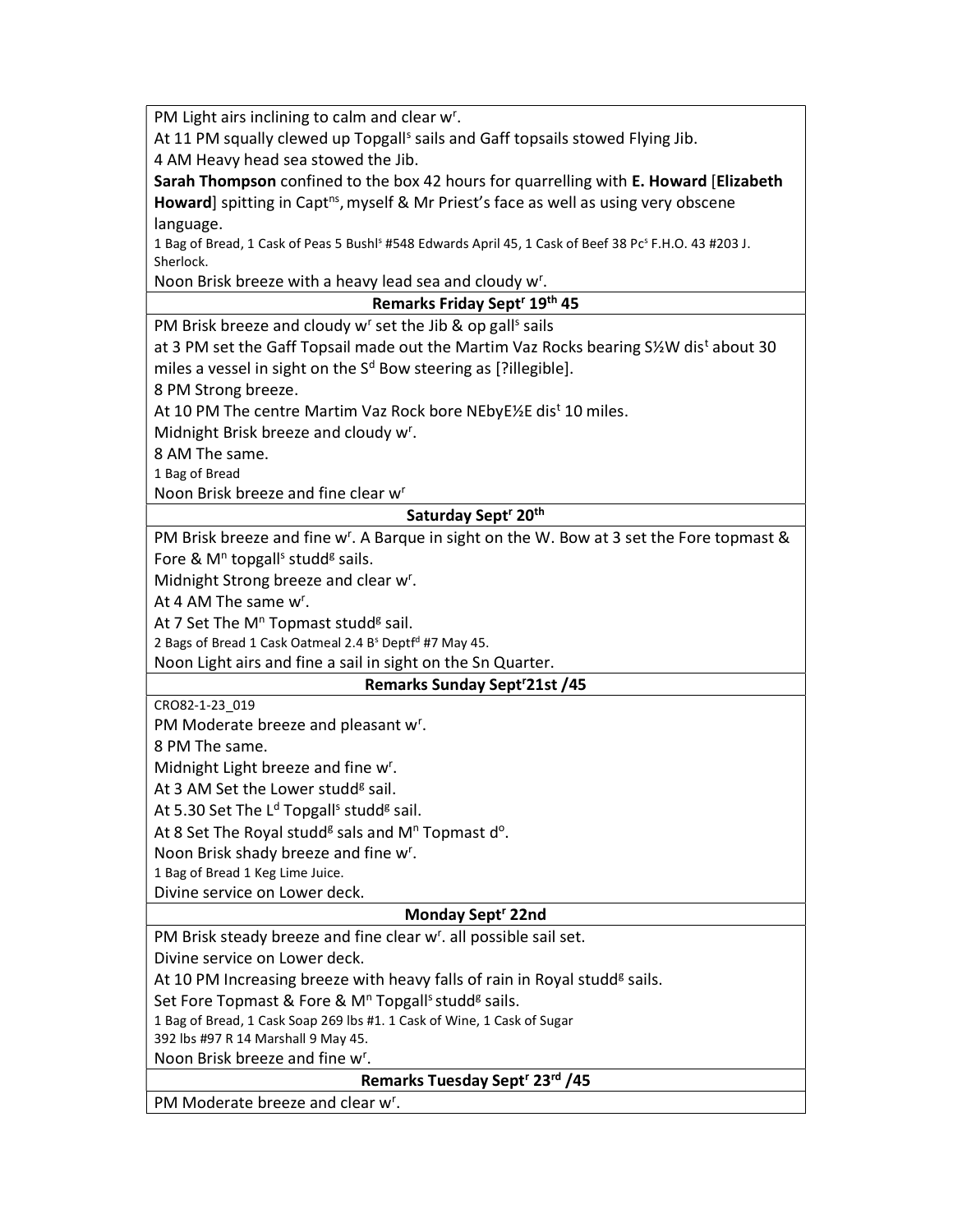At 4 PM Came up with and spoke to the American Barque "Samos" of Salem from Salem bound for New Zealand out 60 days his Long. as 7' to the E<sup>d</sup> of ours.

Midnight Light airs approaching to calm with clear w<sup>r</sup>.

Daylight The American Barque in company about 1 mile on Lee Beam

Agnes Lander Box 3 days for breaking open a Carpet Bag and stealing Calico the property

# of E MacIntire [Eliza McIntyre]

1 Bag of Bread Cask Pork #354 80 Pc<sup>s</sup> A&A We<sup>y</sup> Tx<sup>s</sup> 14 Janr<sup>y</sup> 43.

Noon Moderate breeze and fine w<sup>r</sup>. The Barque in company, current 18' East.

### Wednesday Sept<sup>r</sup> 24<sup>th</sup>

PM Light breeze and clear w' all possible sail set "Samos" in company.

At 8.30 Tor Rock to the  $\mathsf{L}^\mathsf{d}.$ 

Midnight steady breeze and clear w<sup>r</sup>.

AM Light v'ble breeze throughout.

At 8 AM The same w<sup>r</sup>. The "Samos" in company about 3' on Lee Beam.

1 Bag of Bread 1 Cask of Peas 5 Bushl<sup>s</sup> #550 Edwards April 45.

Noon Fresh breeze and fine w<sup>r</sup> "Samos" in company.

# Remarks Thursday Sept<sup>r</sup> 25<sup>th</sup> 45

CRO82-1-23\_020

PM Moderate breeze and cloudy w<sup>r</sup>.

At 3 PM The Fore Topmast & Topgall<sup>s</sup> studd<sup>g</sup> sails.

8 PM Brisk breeze and cloudy w<sup>r</sup>.

At 1AM Strong breeze and squally in all studd<sup>g</sup> sails.

Ann Thompson's Hair cut for acting in an indecent manner in the 'tween decks.

At 8 AM Strong steady breeze and firm, set the Fore topmast & Fore & M<sup>n</sup> Topgall<sup>s</sup> studd<sup>g</sup> sails.

Noon Strong steady breeze with hazy w<sup>r</sup>.

1 Bag of Bread 1 Cask of Flour 336 lbs #241 R 58 May 45.

## Friday Sept<sup>r</sup> 26<sup>th</sup>

PM Strong steady breeze and hazy w<sup>r</sup>. with increasing rain.

At 3.45The wind suddenly chopped round to the  $W^d$  shifted the studd<sup>g</sup> sails.

8 PM Strong steady breeze and clear w<sup>r</sup>.

At 10 brisk w<sup>r</sup> with rain.

Midnight Strong steady breeze and fine w<sup>r</sup>.

At 2 AM in studd<sup>g</sup> sails and Royals with thick hazy w<sup>r</sup>.

## Remarks Saturday Sept<sup>r</sup> 27<sup>th</sup> /45

PM Moderate breeze and clear all possible sail set.

At 10 PM tacked to the  $L<sup>d</sup>$ .

Midnight Light airs with a heavy swell from the Sh.

4 AM Brisk breeze and cloudy w<sup>r</sup>.

8 AM More moderate set the L<sup>d</sup> Fore topmast and Fore & M<sup>n</sup> Topgall<sup>s</sup> studd<sup>g</sup> sails.

2 Bags of Bread, 1 Cask of Presv<sup>d</sup> Potatos 112 lbs Edwards.

Noon Strong steady breeze and cloudy w<sup>r</sup>.

## Sunday Sept<sup>r</sup> 28<sup>th</sup>

PM Brisk steady breeze and cloudy w<sup>r</sup>.

Strong gales and cloudy w<sup>r</sup> hauled down topmast & topgall<sup>s</sup> studd<sup>g</sup> sails.

At 8 PM Increasing gale stowed topgalls sails.

Fired the stoves up in 'tween decks to dry them.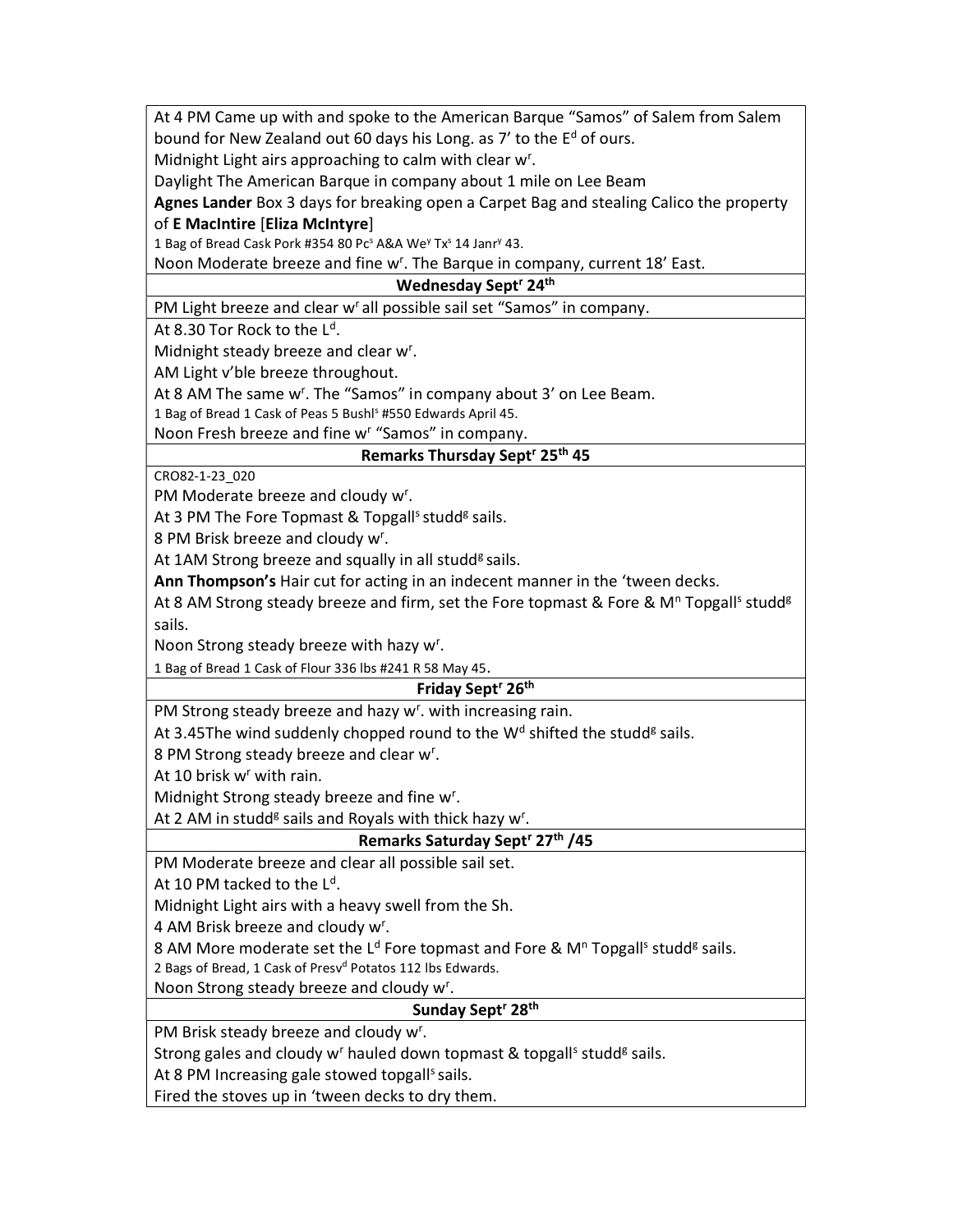Noon Strong breeze hazy w<sup>r</sup> with rain.

1 Bag of Bread. Sun Obscured

\*Divine service on Lower deck.

#### Remarks Monday Sept<sup>r</sup> 29<sup>th</sup> 45

CRO82-1-23\_021

PM Brisk breeze thick w<sup>r</sup> with heavy falls of rain. Set the Lower studd<sup>g</sup> sail.

Divine service on Lower deck.

At 8 PM breeze increasing in Lower studd<sup>g</sup> sail and M<sup>n</sup> Royal. At 8.30 in Fore topmast studd<sup>g</sup> sail & Fore topgall<sup>s</sup> sail.

AM Strong gales throughout with heavy rain.

At 6 AM More moderate made all requisite sail. At 7 carried away Fore topmast studd<sup>g yd</sup> split the sail.

1 Bag of Bread

Noon Strong gales with clearer w<sup>r</sup>.

## Tuesday Sept<sup>r</sup> 30<sup>th</sup> 45

PM Strong steady breeze and cloudy w<sup>r</sup>.

At 3 PM Squally in studd<sup>g</sup> sails.

At 5 Set Topmast & Lower studd<sup>g</sup> sails.

At 6 In M<sup>n</sup> Royal & stowed M<sup>n</sup> sail & Fore topgall<sup>t</sup> sail carried away topmast studd<sup>g</sup> sail Y<sup>d</sup> split the sail.

Midnight Strong steady breeze with cloudy w<sup>r</sup>.

At 6 AM Brisk steady breeze and fine w<sup>r</sup> made all possible sail.

Unbent old Fore sail bent new one.

1 Bag of Bread. 1 Cask of Suet.

Noon Fresh breeze and clear pleasant w<sup>r</sup>.

## Remarks Wednesday Oct<sup>r</sup> 1<sup>st</sup> 1845

PM Moderate breeze and pleasant w<sup>r</sup> all possible sail set, unbent the Jib & Fore topgall<sup>t</sup> sail bent new ones.

Midnight Strong steady breeze and clear w<sup>r</sup>.

AM Strong steady breeze throughout & fine w<sup>r</sup>.

1 Bag of Bread. 1 Cask Raisins 336 lbs Deptf<sup>d</sup> R53 #87 Anstead W<sup>d</sup> Ex<sup>s</sup> March 46.

Noon Brisk steady breeze and clear w<sup>r</sup>

#### Thursday Oct<sup>r</sup> 2nd

PM Brisk steady breeze and fine w<sup>r</sup>.

At 3 PM Set the L<sup>d</sup> Fore topmast & Lower studd<sup>g</sup> sails.

1 Bag of Bread. 1 Cask of Beef 38 Pcs F.H.C. 43 # 200 J.Sherlock 1 Cask of Pork 80 Pc J.K.S. Wz<sup>y</sup> Ex<sup>s</sup> 14 Feb<sup>y</sup> 43 #148.

Noon Light breeze and clear w' all possible sail set.

#### Remarks Friday Oct<sup>r</sup> 3<sup>rd</sup> /45

CRO82-1-23\_022

PM Brisk steady breeze and fine w<sup>r</sup>.

At 3 PM Set the L<sup>d</sup> Fore topmast & Lower studd<sup>g</sup> sails.

Midnight Light breeze and clear w<sup>r</sup>.

6 AM In S<sup>d</sup> Lower studd<sup>g</sup> sail and topmast studd<sup>g</sup> sail.

1 Bag of Bread. 1 Cask Peas 5 Bushl<sup>s</sup> #553 Deptf<sup>d</sup> Edwards April 45.

Noon Brisk steady breeze and fine w<sup>r</sup>.

### Saturday Oct<sup>r</sup> 4<sup>th</sup>

PM Brisk steady breeze and clear w<sup>r</sup>.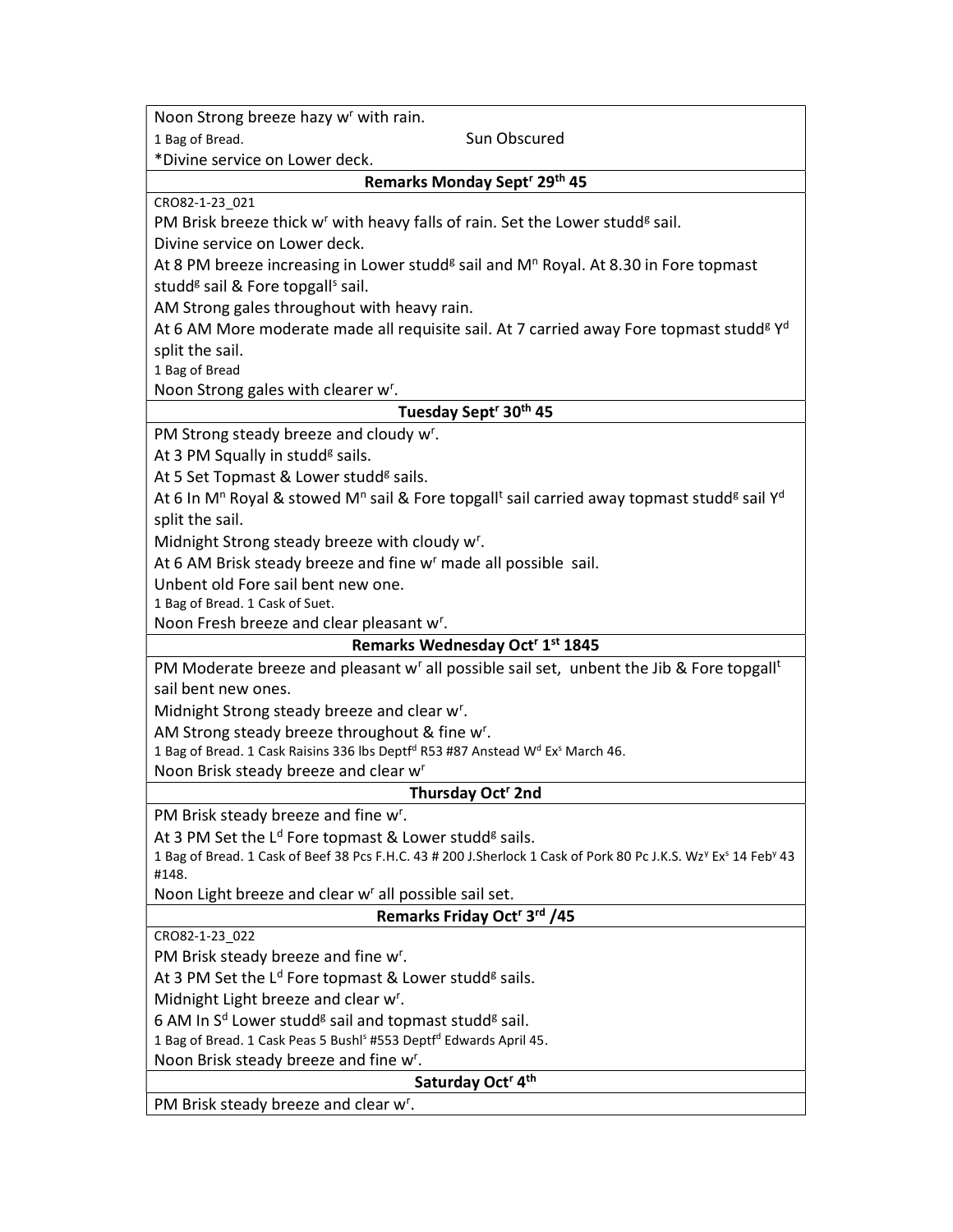| 4 AM Brisk breeze and hazy w <sup>r</sup> .                                                                     |
|-----------------------------------------------------------------------------------------------------------------|
| At 6 AM set the Jib M <sup>n</sup> trysail and $Sd$ M <sup>n</sup> topmast studd <sup>g</sup> sail.             |
| Noon Brisk breeze and pleasant w <sup>r</sup> .                                                                 |
| current ENE 12'<br>1 Bag of Bread                                                                               |
| Remarks Sunday Oct <sup>r</sup> 5 <sup>th</sup> 45                                                              |
| PM Brisk breeze and clear w <sup>r</sup> .                                                                      |
| At 8 PM Brisk breeze and cloudy, in Fore topgall <sup>s</sup> studd <sup>g</sup> sail.                          |
| Midnight Brisk breeze and clear w <sup>r</sup> .                                                                |
| At 8 AM set the S <sup>d</sup> Lower studd <sup>g</sup> sail.                                                   |
| Divine service on Lower deck.                                                                                   |
| 1 Bag of Bread.                                                                                                 |
| Noon Strong steady breeze and pleasant w <sup>r</sup> .<br>current ENE12'                                       |
| Monday Oct <sup>r</sup> 6 <sup>th</sup>                                                                         |
| PM Brisk breeze and fine clear w <sup>r</sup> all possible sail set.                                            |
| At 6 PM The wind hauled round to the NE.                                                                        |
| Divine service on Lower deck.                                                                                   |
| Midnight Light breeze and clear w <sup>r</sup> .                                                                |
| At 3 AM Hauled down Fore & M <sup>n</sup> topmast studd <sup>g</sup> sails with cloudy w <sup>r</sup> and every |
| appearance of an increasing breeze.                                                                             |
| Agnes Lander box for using revolting and blasphemous language.                                                  |
| Noon Light airs and clear w <sup>r</sup> .                                                                      |
| 2 Bags of Bread.<br>current ENE 12'                                                                             |
| Remarks Tuesday Oct <sup>r</sup> 7 <sup>th</sup> /45                                                            |
| CRO82-1-23 023                                                                                                  |
| PM Light breeze and clear w <sup>r</sup> unbent Spinnaker bent new one.                                         |
| 8 PM Stowed M <sup>n</sup> Royal.                                                                               |
| Midnight Light breeze and cloudy w <sup>r</sup> .                                                               |
| At 8 AM made all possible sail.                                                                                 |
| 1 Bag of Bread.                                                                                                 |
|                                                                                                                 |
| Noon Brisk breeze and fine w <sup>r</sup> .                                                                     |
| Wednesday Oct <sup>r</sup> 8 <sup>th</sup>                                                                      |
| PM Strong breeze and squally with passing showers a Brig running on the S <sup>d</sup> Beam.                    |
| At 7 PM In Lee studd <sup>g</sup> sails and S <sup>d</sup> Lower studd <sup>g</sup> sail.                       |
| Midnight Moderate breeze with heavy falls of rain.                                                              |
| 8 AM Strong breeze and squally.                                                                                 |
| 1 Bag of Bread.                                                                                                 |
| Noon Strong breeze with passing showers.                                                                        |
| Remarks Thursday Oct <sup>r 9th</sup> /45                                                                       |
| PM Brisk breeze and clear w <sup>r</sup> with a strong west <sup>ly</sup> swell.                                |
| At 10 Set the Flying Jib M <sup>n</sup> Royal and Gaff topsail.                                                 |
| Midnight Brisk breeze and cloudy w <sup>r</sup> .                                                               |
| At 4 AM Moderate breeze and cloudy w <sup>r</sup> .                                                             |
| At 7 Set topgall <sup>t</sup> studd <sup>g</sup> sail.                                                          |
| Confined Jemimah Wilson to Lower deck for making overtures to John Prior.                                       |
| At 10 Set Lower studd <sup>g</sup> sail.<br>1 Bag of Bread. 1 Cask Flour 336 lbs Deptfd #246 R 49 May 45.       |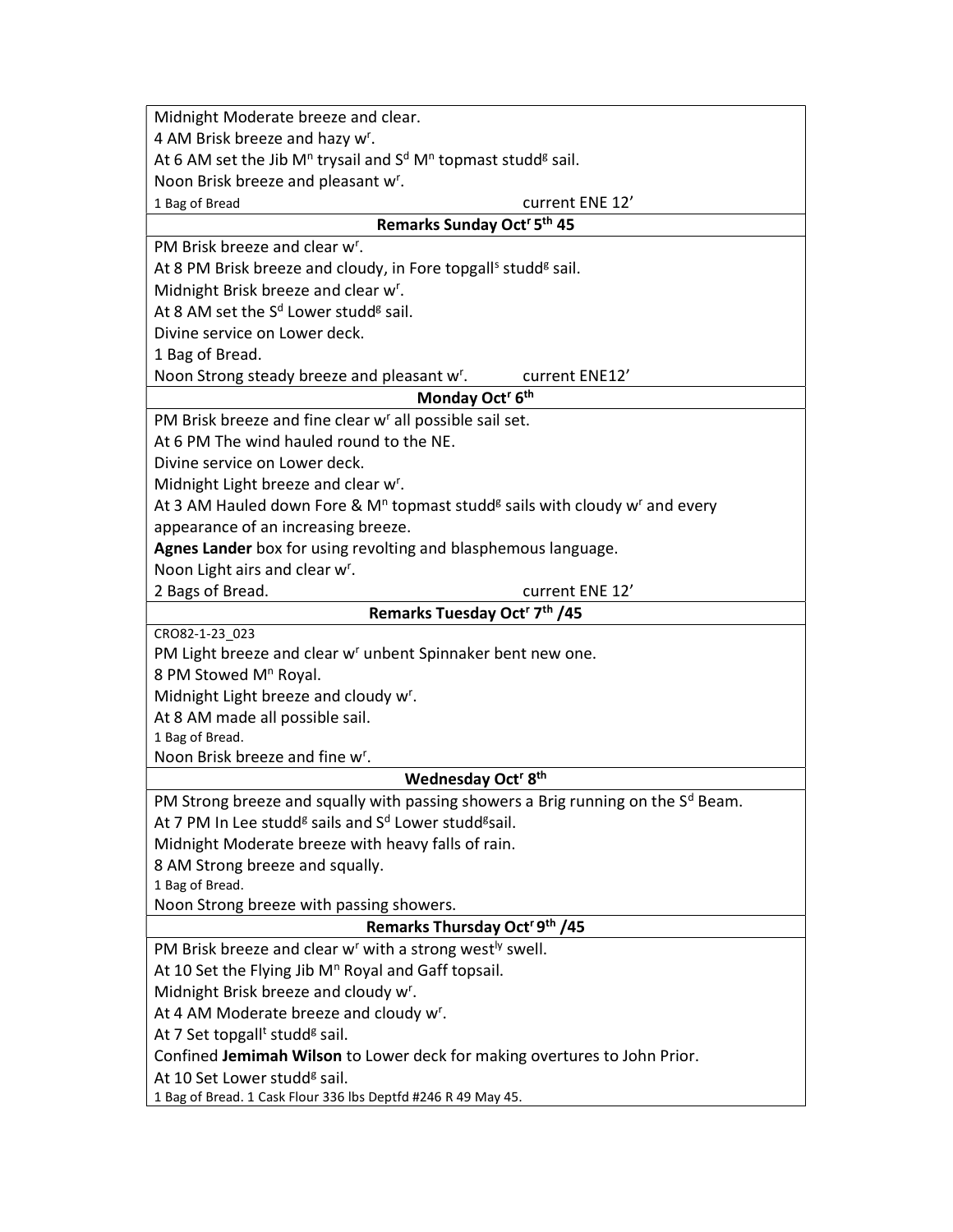| Noon Moderate breeze and cloudy w <sup>r</sup> .                                                                       |
|------------------------------------------------------------------------------------------------------------------------|
| Friday Oct <sup>r</sup> 10 <sup>th</sup>                                                                               |
| PM Brisk breeze and fine w <sup>r</sup> .                                                                              |
| At 7 Hauled down studd <sup>g</sup> sails and braced sharp up.                                                         |
| at 10 Stowed M <sup>n</sup> Royal.                                                                                     |
| At 4 Am Tacked to the SE with light airs and fine w <sup>r</sup> .                                                     |
| At 8 AM Light airs and fine all requisite sail set.                                                                    |
| 1 Bag of Bread.1 Cask Peas5 Bush <sup>ls</sup> #562 Edwards April 45.                                                  |
| Jannet Brown confined to Lower deck for making overtures to James Fackrell.                                            |
| Noon Light breeze and cloudy w <sup>r</sup> .                                                                          |
| Remarks Saturday Oct <sup>r</sup> 11 <sup>th</sup> 45                                                                  |
| CRO82-1-23 024                                                                                                         |
| PM Light breeze and cloudy w <sup>r</sup> . scrubbed Ship outside.                                                     |
| At 8 PM Brisk breeze and fine w <sup>r</sup> .                                                                         |
| Midnight The same w <sup>r</sup> .                                                                                     |
| At 7 Set all studd <sup>g</sup> sails.                                                                                 |
| 1 Bag of Bread                                                                                                         |
| Noon Moderate breeze and fine w <sup>r.</sup>                                                                          |
| Sunday Oct <sup>r</sup> 10 <sup>th</sup>                                                                               |
| PM Moderate breeze and clear w <sup>r</sup> all possible sail set scrubbed Ship inside.                                |
| At 3 PM In all studd <sup>g</sup> sails and braced sharp up.                                                           |
| Midnight Light airs and clear w <sup>r</sup> .                                                                         |
| AM Light airs throughout and cloudy w <sup>r</sup> .                                                                   |
| 1 Bag of Bread. Divine service on Lower deck.                                                                          |
| Noon Light airs and cloudy w <sup>r</sup> .                                                                            |
| Remarks Monday Oct <sup>r</sup> 13 <sup>th</sup> /45                                                                   |
| PM Light v'ble airs inclining to calm.                                                                                 |
| At 2 Brisk breeze.                                                                                                     |
| At 8 PM Strong breeze and squally at 8h.15m. The wind suddenly shifted to the Sh carried                               |
| away our Fore topmast studd <sup>g</sup> sail boom down studd <sup>g</sup> sails clewed up top gall <sup>s</sup> sails |
| stowed jib & flying jib took 2 <sup>nd</sup> reef in topsails. At 10 Set the jib.                                      |
| Strong gales throughout the night with heavy falls of rain.                                                            |
| Took a reef out of the topsails.                                                                                       |
| 1 Bag of Bread. 1 Cask of Pork DMD WI" Ex 13 May 43 #14.                                                               |
| Noon More moderate set the topgall <sup>t</sup> sails Mizen & Flying jib.                                              |
| Tuesday 14th                                                                                                           |
| PM Strong steady breeze and fine w <sup>r</sup> .                                                                      |
| Sent up another topmast studd <sup>g</sup> sail boom rigged it out and set the sail.                                   |
| Midnight Brisk breeze and clear w <sup>r</sup> .                                                                       |
| At 4 AM Moderate breeze with passing showers.                                                                          |
| At 6 AM More settled w <sup>r</sup> made all requisite sale.                                                           |
| 1 Bag of Bread.1 Cask Sugar 392 lbs Deptfd #100 R71 Marshall 9 May 45.                                                 |
| Noon Set all requisite studd <sup>g</sup> sails.                                                                       |
| *Mary Ann Williams 14 days to the Lower deck for fighting with Harriet Marshall and                                    |
| Harriet Marshall for fighting with Williams and writing letters to the men 7 hours to the                              |
| Box and 14 days to Lower deck.                                                                                         |
| Remarks Wednesday, Oct <sup>r</sup> 15 <sup>th</sup> 45                                                                |
| CRO82-1-23_025                                                                                                         |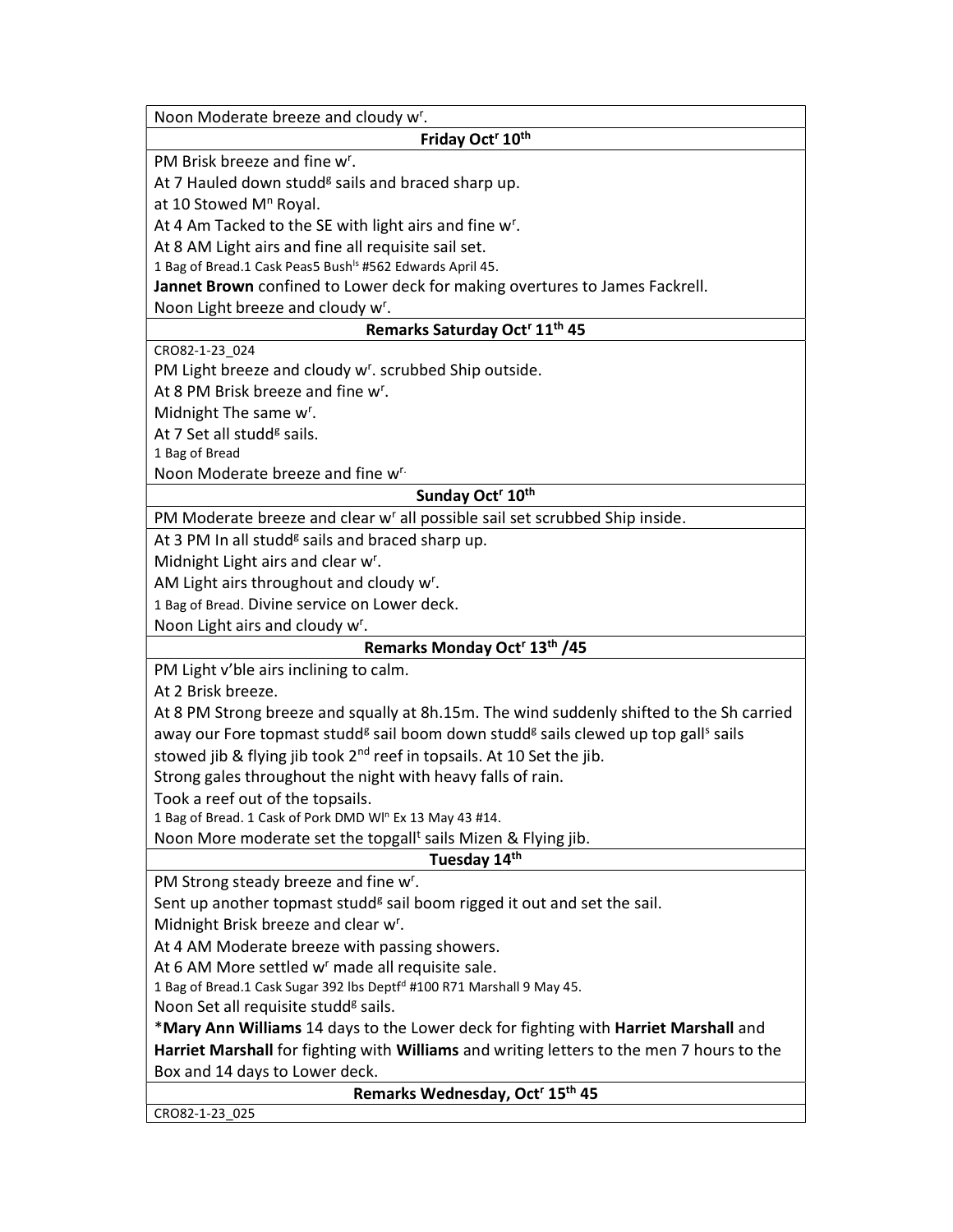PM Brisk steady breeze and fine w<sup>r</sup>.

At 8 PM Strong steady breeze and cloudy with passing showers.

AM Increasing breeze hauled down Lower studd<sup>g</sup> sail.

At 5 AM Heavy squalls carried away Fore topmast studd<sup>g</sup> sail boom stowed

M<sup>n</sup> Royal & topgall<sup>t</sup> sail.

2 Bags of Bread. 1 Chest Tea 82lbs net#259 R26 Feby 45.

Noon Strong steady breeze and fine w<sup>r</sup>.

## Thursday, Oct<sup>r</sup> 16<sup>th</sup>

PM Strong breeze and cloudy w<sup>r</sup> passing showers.

Heavy squalls at times.

4 PM Fresh gales and cloudy w<sup>r</sup>.

At 6 AM topgall<sup>t</sup> sails and  $1<sup>st</sup>$  reef of topsails.

At 8 Heavy squalls with hail and rain, in  $2<sup>nd</sup>$  reef heavy sea from the Sh stowed the jib.

Midnight Strong steady breeze with passing showers. set the M<sup>n</sup> trysail.

4 AM Strong breeze and clear w<sup>r</sup>.

At 8 More moderate shook  $2^{nd}$  reef out and set the jib.

At 10 Set topgall<sup>t</sup> sails.

1 Bag of Bread. 1 Cask of Wine. 54 Deptf<sup>d</sup> #2Wty Ex April 44 Bishop.

Noon Strong steady breeze and fine w<sup>r</sup>.

\*E. Cale [Elizabeth Cale] 2 hours in the Box for striking Susan Nott

#### Remarks Friday, Oct<sup>r</sup> 17<sup>th</sup> 45

PM Moderate breeze and clear w<sup>r</sup> at 2 PM out all reefs set the M<sup>n</sup> Royals and Fore topmast & Fore & M<sup>n</sup> Topgall<sup>t</sup> studd<sup>g</sup> sails.

At 8 PM The same  $w^r$ .

Clewed down Gaff topsail & hailed up the Mizen.

Midnight Strong breeze and cloudy w<sup>r</sup>. with passing showers.

Stowed M<sup>n</sup> Royal & Fore topgall<sup>t</sup> sail.

At 5 Heavy squalls hauled down Fore topmast studd<sup>g</sup> sail and Lower d<sup>o</sup> carried away the boom.

At 6 Increasing gale stowed M<sup>n</sup> topgall<sup>t</sup> sail and took 1st reef in topsails.

1 Bag of Bread I Case of Preserved Potatos 112 lbs Edwards.1 Cask of Peas Deptf<sup>d</sup> Edwards April 5 Bushels 1 Cask Flour 336 lbs #250 Deptf<sup>d</sup> R 51 May 45.

Noon Strong breeze and cloudy made all requisite sail.

#### Saturday, Oct<sup>r</sup> 18th

PM Brisk breeze and cloudy w<sup>r</sup> set the M<sup>n</sup> Royals.

At 8 Set the Fore topmast & Fore topgall<sup>s</sup> studd<sup>g</sup> sails.

Midnight Brisk breeze and clear w<sup>r</sup>.

At 6 AM Heavy gales with thick w<sup>r</sup> in studd<sup>g</sup> sails and stowed M<sup>n</sup> Royal.

7 In Fore topgall<sup>t</sup> sail M<sup>n</sup> d<sup>o</sup> took 2nd reef in topsails and stowed M<sup>n</sup> sail.

1 Bag of Bread.

Noon Heavy gales with clearer  $w<sup>r</sup>$  a long sea from the NW.

## Remarks Sunday, Oct<sup>r</sup> 19<sup>th</sup> 45

CRO82-1-23\_026

PM Strong gales and clear w<sup>r</sup> a Long sea from the NW.

Heavy squalls with rain.

Midnight Strong gales and cloudy with rain.

At 6 AM More moderate out 1<sup>st</sup> reef of the topsails and set the M<sup>n</sup> topgall<sup>t</sup> sails.

At 7.30 made all possible sail with very fine w<sup>r</sup>. Divine service on Lower deck.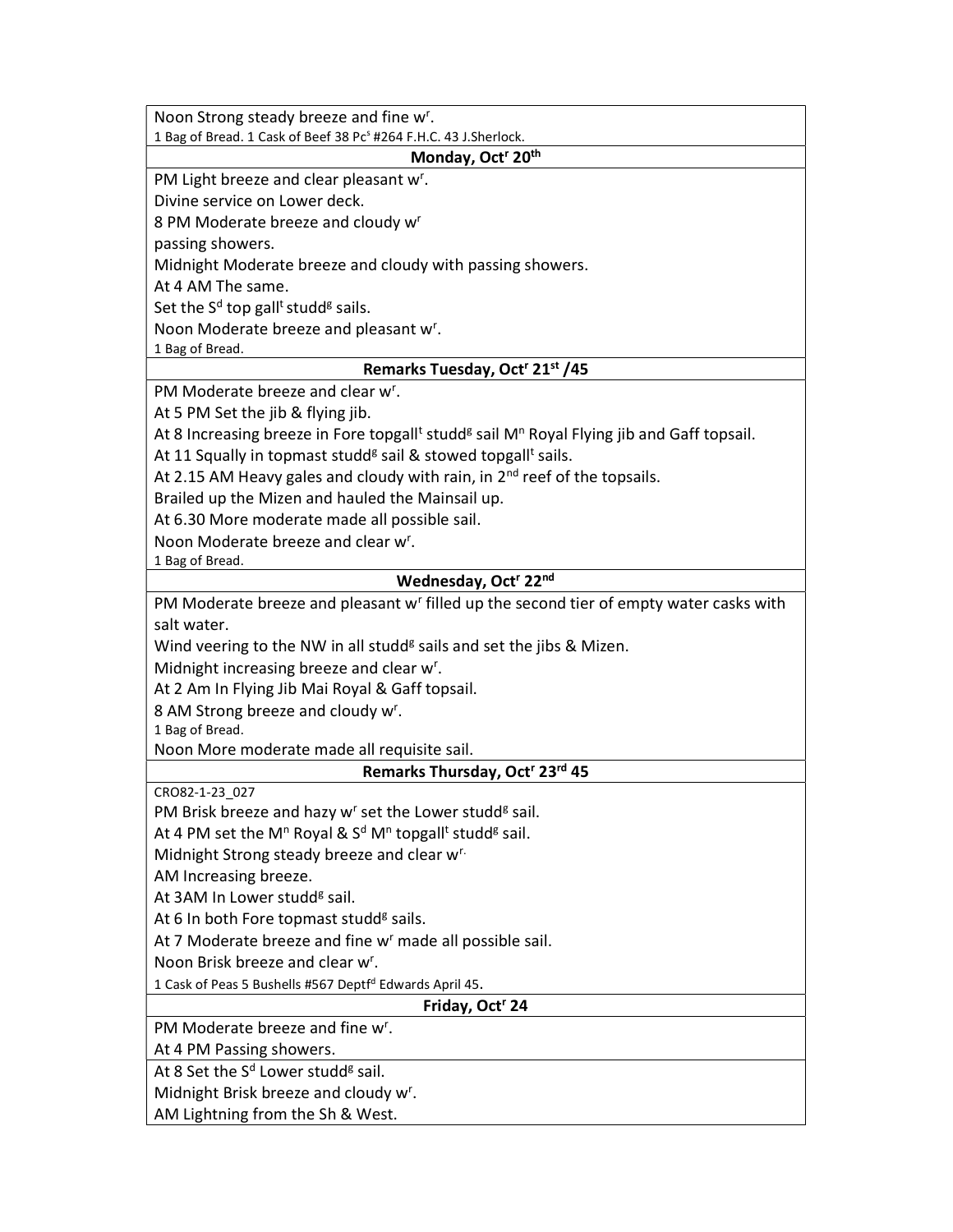4 AM Strong steady breeze and clear w<sup>r</sup>.

At 5 AM Increasing breeze with heavy squalls in all studd<sup>g</sup> sails at 6 In topgall<sup>t</sup> sails and 2<sup>nd</sup> reef in topsails. Thunder, lightning, hail and rain.

At 11 Set the Jib aft  $M^n$  sheet.

1 Bag of Bread.

Noon More moderate with clear w<sup>r</sup>.

## Remarks Saturday, Oct<sup>r</sup> 23rd

CRO82-1-23\_027

PM Brisk breeze and hazy w<sup>r</sup>. set the Lower studd<sup>g</sup> sail.

At 4 PM set the M<sup>n</sup> Royal & S<sup>d</sup> M<sup>n</sup> topgall<sup>t</sup> studd<sup>g</sup> sail.

At 7 Set the S<sup>d</sup> Fore topmast studd<sup>g</sup> sail.

Midnight Strong steady breeze and clear w<sup>r</sup>.

Am Increasing breeze.

At 3 AM In Lower studd<sup>g</sup> sail. At 6 In both Fore topmast studd<sup>g</sup> sails.

At 7 Moderate breeze and fine w<sup>r</sup> made all possible sail.

Noon Brisk breeze and clear w<sup>r</sup>.

1 Cask of Peas 5 Bushels #567 Deptf<sup>d</sup> Edwards April 45

#### Friday Oct<sup>r</sup> 24

PM Moderate breeze and fine w<sup>r</sup>.

At 4 PM Passing showers.

At 8 Set the S<sup>d</sup> Lower studd<sup>g</sup> sail.

Midnight Brisk breeze and cloudy w<sup>r</sup>.

AM Lightning from the Sh & West.

4 AM Strong steady breeze and clear w<sup>r</sup>.

At 5 AM Increasing breeze with heavy squalls in all studd<sup>g</sup> sails, at 6 In topgall<sup>t</sup> sails and

2<sup>nd</sup> reef in topsails, thunder, lightning, hail and rain.

At 11 Set the Jib aft  $M^n$  sheet.

1 Bag of Bread.

Noon More moderate with clear w<sup>r</sup>.

\*Jemimah Wilson & Janet Brown cut their Hair for disobedience of orders and talking to the men.

## Remarks Saturday Oct<sup>r</sup> 25<sup>th</sup> 45

PM Brisk breeze and clear w<sup>r</sup>. with frequent heavy squalls. At 1 out 2<sup>nd</sup> reef of the topsails and set the topgall<sup>t</sup> sails. 4 PM squally with passing showers.

Midnight Strong breeze and clear w<sup>r</sup>.

At 4 AM Strong breeze squally with passing showers of hail and rain.

At 7 Heavy squalls with hail stowed Fore topgall<sup>t</sup> sail

At 11 stowed M<sup>n</sup> topgallt sail.

1 Bag of Bread. 1 Cask of Beef 38 P<sup>cs</sup> FHC 43 #202 J.Sherlock 1 Cask of Pork 80 P<sup>cs</sup> A&A Ex 14 Jan<sup>ry</sup> #362. Noon Strong breeze with clearer w<sup>r</sup>.

#### Sunday Oct<sup>r</sup> 26<sup>th</sup>

PM Strong breeze and cloudy w<sup>r</sup> with frequent heavy squalls.

At 4 PM Strong breeze and cloudy w<sup>r</sup>.

Midnight The same w<sup>r</sup>.

At 4 AM Moderate breeze and clearer w<sup>r</sup>.

1 Bag of Bread.

Noon Fine w<sup>r</sup>. Set M<sup>n</sup> Royal J & M topgall<sup>t</sup> studd<sup>g</sup> sails.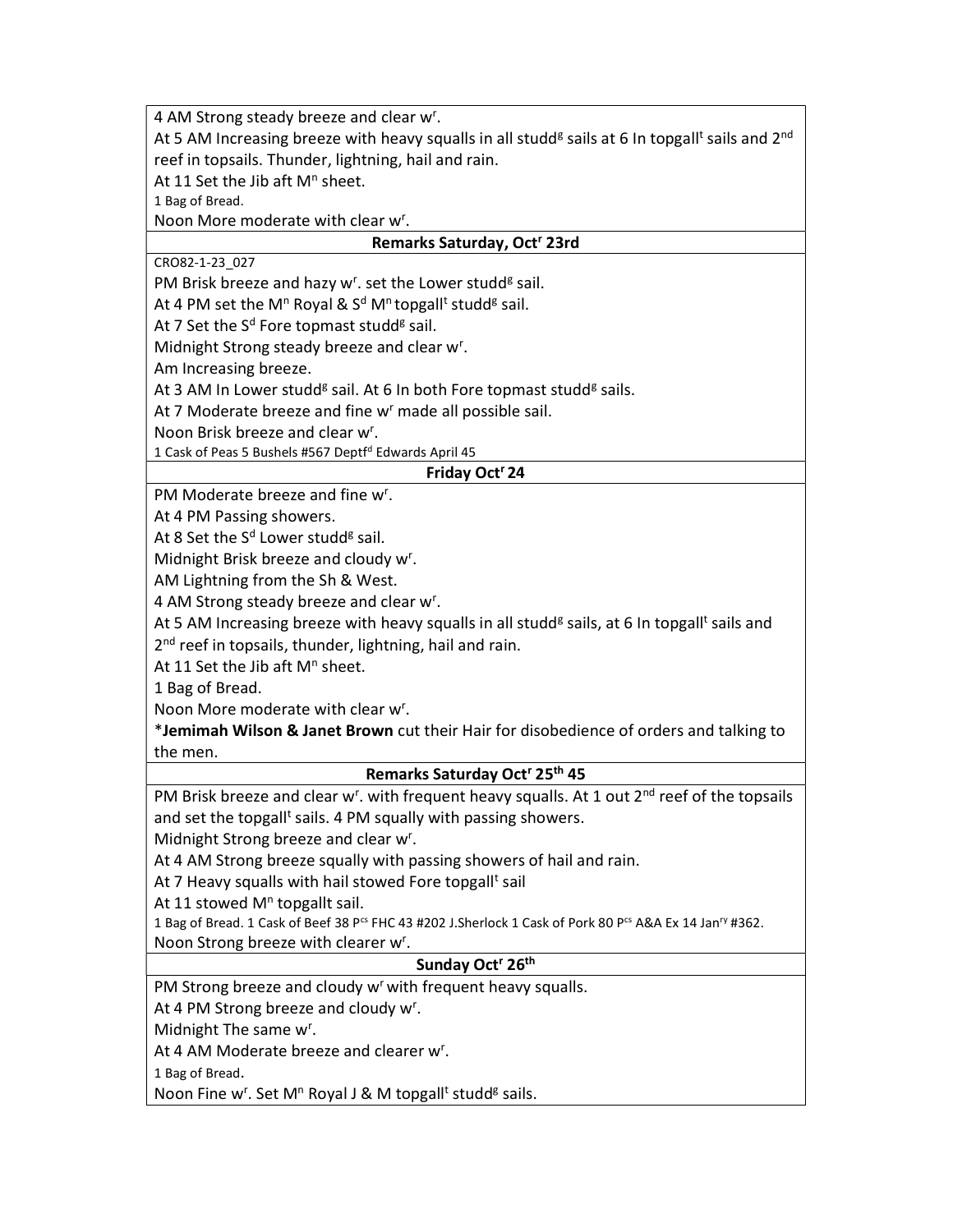| *Divine service held on Lower deck.                                                                         |  |  |  |  |
|-------------------------------------------------------------------------------------------------------------|--|--|--|--|
| Remarks Monday Oct <sup>r</sup> 27 <sup>th</sup> 45                                                         |  |  |  |  |
| CRO82-1-23_028                                                                                              |  |  |  |  |
| PM Moderate breeze and fine w <sup>r</sup> . all possible sail set.                                         |  |  |  |  |
| Divine service on Lower deck.                                                                               |  |  |  |  |
| 8 PM Steady breeze and clear w <sup>r</sup> .                                                               |  |  |  |  |
| Midnight Moderate breeze and fine.                                                                          |  |  |  |  |
| Set all studd <sup>g</sup> sails on the S <sup>d</sup> side.                                                |  |  |  |  |
| 4 AM Light breeze and fine w <sup>r</sup> .                                                                 |  |  |  |  |
| At 7 The same breeze with rain.                                                                             |  |  |  |  |
| Noon Moderate breeze and cloudy w <sup>r</sup> .                                                            |  |  |  |  |
| Sun Obscured<br>1 Bag of Bread                                                                              |  |  |  |  |
| Tuesday Oct <sup>r</sup> 28 <sup>th</sup>                                                                   |  |  |  |  |
| PM Strong steady breeze with increasing rain and thick w <sup>r</sup> .                                     |  |  |  |  |
| At 3 PM Set the Fore topmast and Lower studd <sup>g</sup> sails. At 5 Hauled down studd <sup>g</sup> sails. |  |  |  |  |
| At 10 Increasing breeze in Fore topgall <sup>t</sup> sail.                                                  |  |  |  |  |
| Midnight Strong breeze with heavy squalls and frequent hail storms.                                         |  |  |  |  |
| At 4 AM The same w <sup>r</sup> .                                                                           |  |  |  |  |
| At 8 Sunset $M^n$ top gall <sup>t</sup> sail.                                                               |  |  |  |  |
|                                                                                                             |  |  |  |  |
| 2 Bags of Bread. 1 Cask of Flour 336 lbs #244 Deptfd R51 May 45.                                            |  |  |  |  |
| Noon Strong breeze and cloudy w <sup>r</sup> .                                                              |  |  |  |  |
| Remarks Wednesday Oct <sup>r</sup> 29th 45                                                                  |  |  |  |  |
| PM Fresh gales with frequent heavy squalls                                                                  |  |  |  |  |
| accompanied with falls of snow & hail.                                                                      |  |  |  |  |
| At 2 PM reefed the Mizen and set it.                                                                        |  |  |  |  |
| At 5 Set M <sup>n</sup> topgall <sup>t</sup> sail. 7 Set Fore one.                                          |  |  |  |  |
| Midnight The same w <sup>r</sup> .                                                                          |  |  |  |  |
| At 4 AM Strong breeze squally with falls of snow.                                                           |  |  |  |  |
| At 8 Moderate breeze and fine w <sup>r</sup> . set all requisite sails.                                     |  |  |  |  |
| 1 Bag of Bread.                                                                                             |  |  |  |  |
| Noon Moderate breeze and fine w <sup>r</sup> .                                                              |  |  |  |  |
| Thursday Oct <sup>r</sup> 30 <sup>th</sup>                                                                  |  |  |  |  |
| PM Moderate breeze cloudy w <sup>r</sup> . with rain.                                                       |  |  |  |  |
| 4 PM same w <sup>r</sup> .                                                                                  |  |  |  |  |
| 6 Set S <sup>d</sup> studd <sup>g</sup> sails.                                                              |  |  |  |  |
| Midnight cloudy with showers of rain and falls of snow in studd <sup>g</sup> sails.                         |  |  |  |  |
| 4 AM Moderate breeze with a squally appearance.                                                             |  |  |  |  |
| At 5 Fine weather $-$ set all studd <sup>g</sup> sails.                                                     |  |  |  |  |
| 1 Bag of Bread.                                                                                             |  |  |  |  |
| Noon Moderate breeze but cloudy unbent M <sup>n</sup> sail.                                                 |  |  |  |  |
| Remarks Friday, Oct <sup>r</sup> 31 <sup>st</sup> /45                                                       |  |  |  |  |
| CRO82-1-23_029                                                                                              |  |  |  |  |
| PM Brisk steady breeze and clear w <sup>r</sup> .<br>At 8 PM The same w <sup>r</sup> .                      |  |  |  |  |
|                                                                                                             |  |  |  |  |
| Midnight Strong breeze and cloudy w <sup>r</sup> .                                                          |  |  |  |  |
| 2AM Squally with rain.                                                                                      |  |  |  |  |
| At 8 Brisk breeze and fine w <sup>r</sup> .                                                                 |  |  |  |  |
| 1 Bag of Bread. 1 Cask Raisins 336 lbs 88R 48 Deptfd Anstead March 45.                                      |  |  |  |  |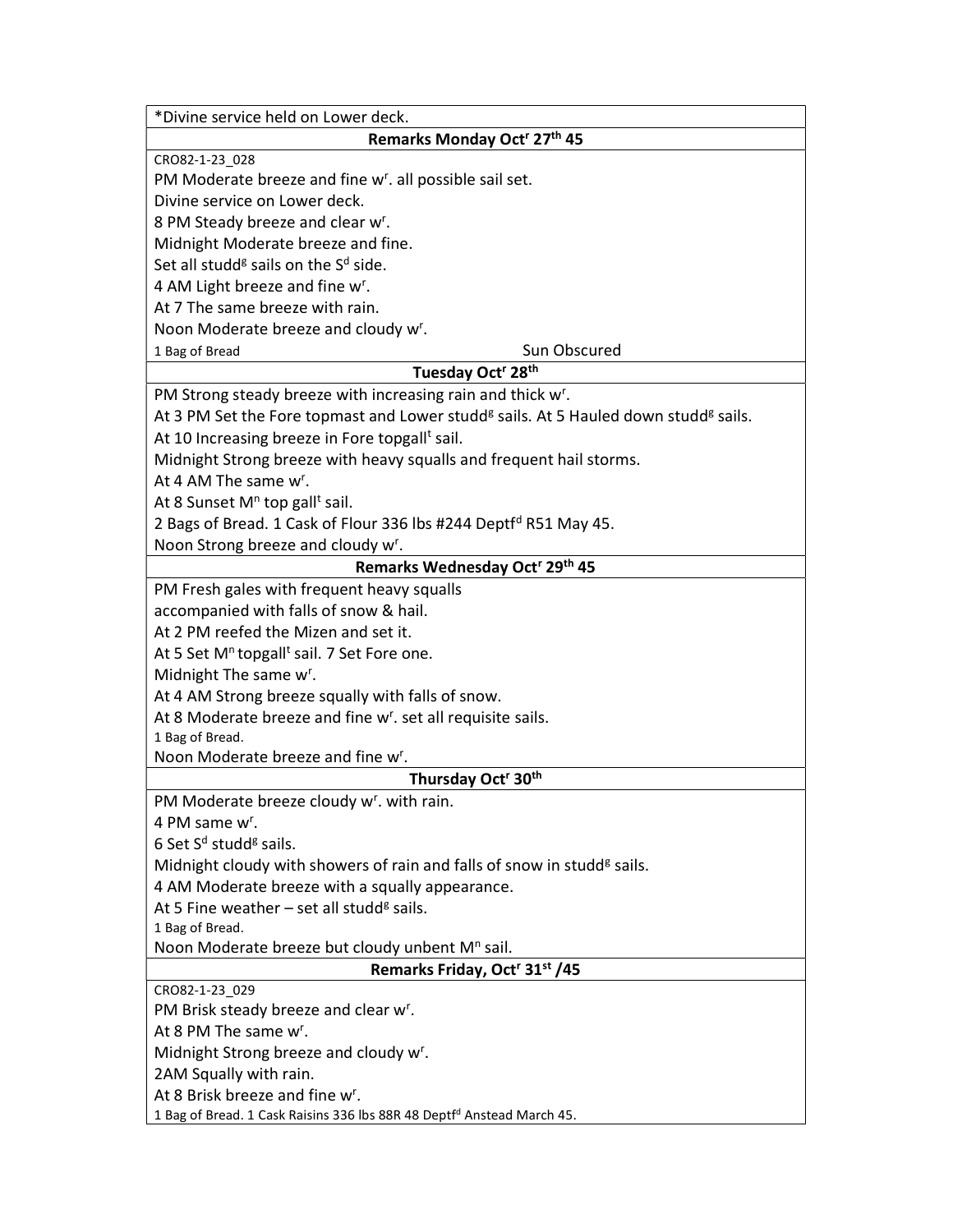Noon Brisk steady breeze and cloudy w<sup>r</sup>.

## Saturday Nov<sup>r</sup> 1<sup>st</sup>

PM Brisk steady breeze and fine clear w<sup>r</sup>.

At 5 PM D. Milne (Carpenter) came aft and reported to the Master that a hole had been boared and cut in the Forecastle Bulk-head in the Cook's berth. The Master, Mr Nutt (Surgeon Supertd<sup>t</sup>), Mr Priest 2<sup>nd</sup> Officer, D. Milne and self upon examination, found that the seam had been boared by a Gimblett. J. Fackrell had the morning before borrowed a Gimblett from the Carpenter he tried the said Gimblett and found it fitted the holes made; when J. Fackrell was asked the reason he had borrowed it he said it was to put a hole in his chest; part of this hole was produced which was precisely the same thickness as the Gimblett.

At 9 AM The Starboard Watch was had aft Laing, Symmonds, Fackrell, Scallion, George (Seaman) Hutton, Agar Collins & Foxcroft (Ordinary) and examined respecting the holes made in bulk-head. The watch with the exception of Hutton denied having any knowledge of it as they all turned in. Hutton said it was hard all should be punished for the sake of one. He stated about  $\frac{1}{2}$  past 10 am on Thursday that he was sitting on his chest when the Carpenter came to the scuttle and asked Fackrell for his Gimblett. Fackrell then came out of the Cook's berth with the said Gimblett.

Caroline Saunders cut her hair and confined her to the Box for using very obscene language.

1 Bag of Bread. 1 Cask of wine 55 Gall<sup>s</sup> #7 Deptf<sup>d</sup> Wty Ex April 44 Bishop.

## Remarks Sunday Nov<sup>r</sup> 2<sup>nd</sup> /45

PM Strong breeze and hazy w<sup>r</sup>. at 1 PM in Lower studd<sup>g</sup> sail. At 2 in all studd<sup>g</sup> sails and small sails. J.Fackrell put in Irons and secured by the leg to a stanchion down  $M^n$  hold. At 5 wind veered to the  $W<sup>d</sup>$  with heavy falls of rain trimmed sails accordingly.

At 7 Set the S<sup>d</sup> studd<sup>g</sup> sails. 9 Set the Lower [?also].

At 10.30 In topmast studd<sup>g</sup> sail.

Midnight Strong breeze with very heavy squalls.

At 8 AM Made all requisite sail.

1 Bag of Bread. 1 Cash of Peas 5 Bushl<sup>s</sup> #547 Deptf<sup>d</sup> Edwards April 45.

Noon Strong breeze and squally with hail & sleet. Divine service on Lower deck.

## Monday Nov<sup>r</sup> 3<sup>rd</sup>

PM Commences with strong breeze and frequent heavy squalls of hail and rain. At 4 stowed M<sup>n</sup> Royal - down Fore topmast studd<sup>g</sup> sail.

Divine service on Lower deck.

Midnight Strong steady breeze and cloudy w<sup>r</sup>.

3 AM Hauled down the head sails lowered the Mizen and squared the Yards.

At 9 Set the L<sup>d</sup> Fore topmast studd<sup>g</sup> sail.

1 Bag of Bread. 1 Cask of Soap 264 lbs #2.

Noon More Moderate with pleasant w<sup>r</sup>.

Remarks Tuesday Nov<sup>r</sup> 4<sup>th</sup> 45

CRO82-1-23\_030

PM Fresh breeze and hazy w<sup>r</sup>.

At 4 PM bent the cables.

8 Set the M<sup>n</sup> topgall<sup>t</sup> studd<sup>g</sup> sail.

Midnight Moderate breeze and clear w<sup>r</sup>.

4 AM Steady breeze and fine.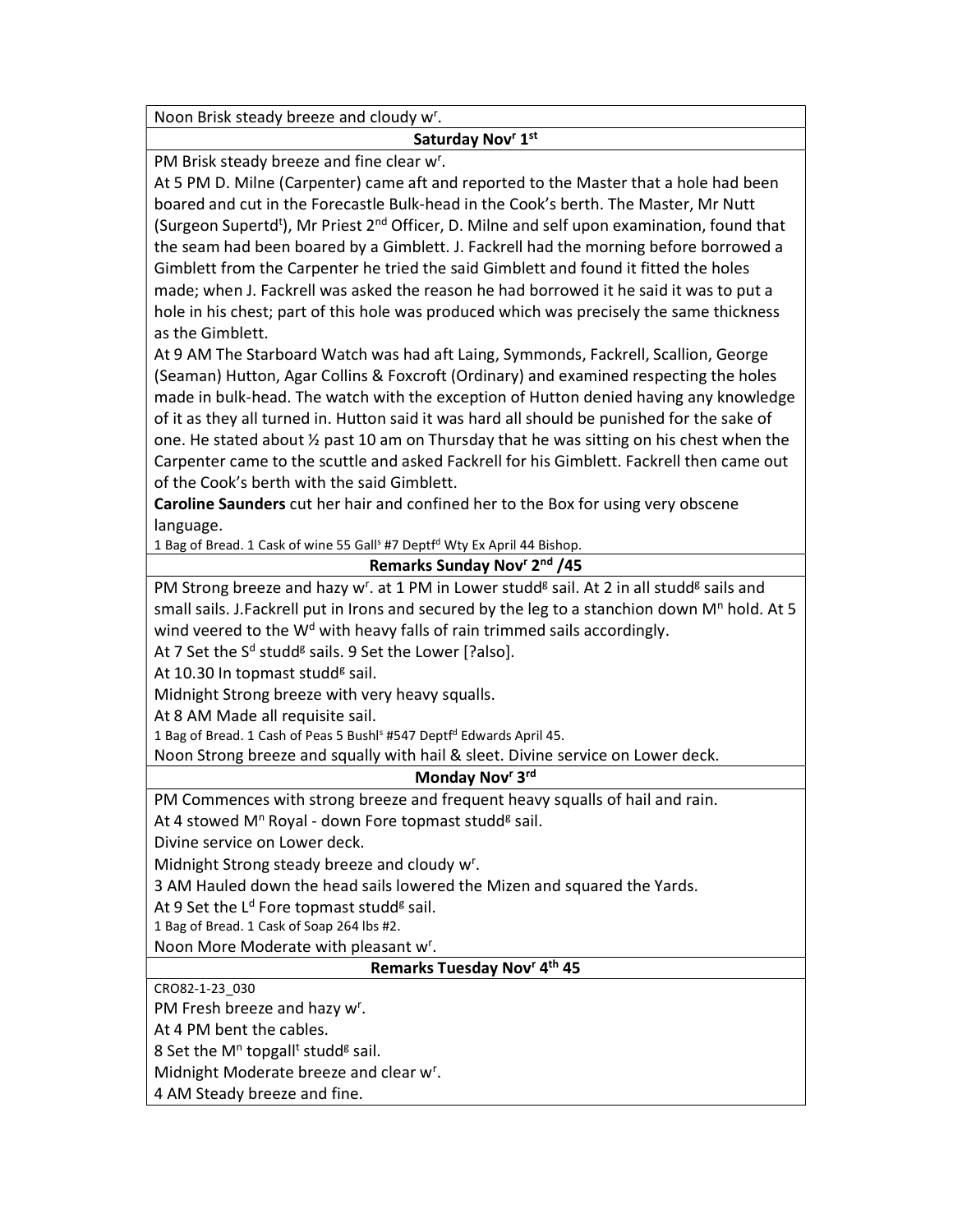6.30 Moderate breeze and hazy with rain – set the S<sup>d</sup> studd<sup>g</sup> sails.

2 Bags of Bread. 1 ask Suet 168 lbs Deptf<sup>d</sup>#360 A43 1 Cask of Beef 38 Pc<sup>s</sup> #292 C43 FH J.Sherlock. Noon Brisk breeze and fine.

\*Mary Fisher in the Box 10 hours for making water on the Lower deck.

### Wednesday Nov 5<sup>th</sup>

PM Moderate breeze and hazy w<sup>r</sup>. all possible sail etc.

At 10 PM The wind inclining to the NW in all studd<sup>g</sup> sails and set the Fore & Aft sails.

8 AM Fresh Breeze and clear w<sup>r</sup>.

1 Bag of Bread. 1 Cask of Pork 80 Pc<sup>s</sup> #359 A&A Ex 14 Janr<sup>y</sup> 43 Goulson & Co.

Noon Strong steady breeze and fine w<sup>r</sup>.

#### Remarks Thursday Nov<sup>r</sup> 6<sup>th</sup> 45

PM Fresh breeze and clear w<sup>r</sup>.

8 PM Stowed M<sup>n</sup> Royal Flying Jib & Gaff topsail.

Midnight Brisk breeze and clear w<sup>r</sup>.

At 5 AM Espied the Land being north of us.

1 Bag of Bread. 1 Tin Preserved Potato 112 lbs Edwards. 1 Cask of Flour 336 lbs #234 Deptf<sup>d</sup> R56 May 45. Noon Light v'ble breeze and cloudy w<sup>r</sup>.

#### Remarks Friday Nov<sup>r</sup> 7<sup>th</sup>

Commenced with light v'ble breeze and cloudy w<sup>r</sup>.

At 4 PM Pedro Blanco bore SE¼S - at 7.30 Edystone SbyE - Pedro Blanco SbyW½W. 8 PM thick w<sup>r</sup> with thunder, lightning and rain. The same w<sup>r</sup> throughout the night. At 2 AM a light breeze sprung up from SE with heavy rain – at 4.30 AM set all requisite studd<sup>g</sup> sail. Strong steady breeze and cloudy w<sup>r</sup> with rain. At 5.30 abreast of The Friars at 10 abreast of the Iron Pot Lighthouse, in all studd<sup>g</sup> sails. 10.30 Hove for about 3 miles above the Iron Pot and took on board Mr Harbourg the Pilot – filled upon him and proceeded up the Derwent – at Noon Mr Wrae [Wray] Harbour Master came on board, came to Anchor in Sullivan's Cove – in 10 fathoms water - was moored with 45 fathoms upon each cable – The strong breeze and rain - this Log contains thirty six hours to commence the Harbour Log - at 8 PM Set the Anchor hatch.

1 Bag of Bread. 1 Cask of Sugar. 392 Deptf<sup>d</sup> #91 R7 May 45. 1 Cask of Beef 38 Pc<sup>s</sup> #198 F.H.L. 45. CR82-1-23\_031

| Dates               | Winds        | Remarks                                                                |
|---------------------|--------------|------------------------------------------------------------------------|
| Saturday            | Nth.         | Brisk breeze accompanied with showers of rain.                         |
| Nov 8 <sup>th</sup> |              | At 11 AM Landed the sick 7 women and 4 children                        |
|                     |              | received The Government Officers on board, for measuring and           |
|                     |              | noting their characters landed 7 of the women & 4 children for         |
|                     |              | the Hospital.                                                          |
| <b>Sunday Nov</b>   | <b>NW</b>    | Light breeze and fine w <sup>r</sup> washed decks &c sent one woman on |
| gth                 |              | shore.                                                                 |
| Monday              | <b>North</b> | Commences with light breeze and fine w <sup>r</sup> towards Noon rain  |
| Nov 10th/45         | East         | the latter part of the day, very fine w <sup>r</sup> .                 |
|                     |              | The Officers came on board as on Saturday Mr Nairn Ass <sup>t</sup>    |
|                     |              | Comptroller and inspected us.                                          |
| Tuesday             | Nh           | The former part of the day strong breeze and fine w <sup>r</sup> .     |
| Nov 11th            | to           |                                                                        |
|                     | West         |                                                                        |

Barque "Lloyds" whilst at Anchor in Sullivan's Cove